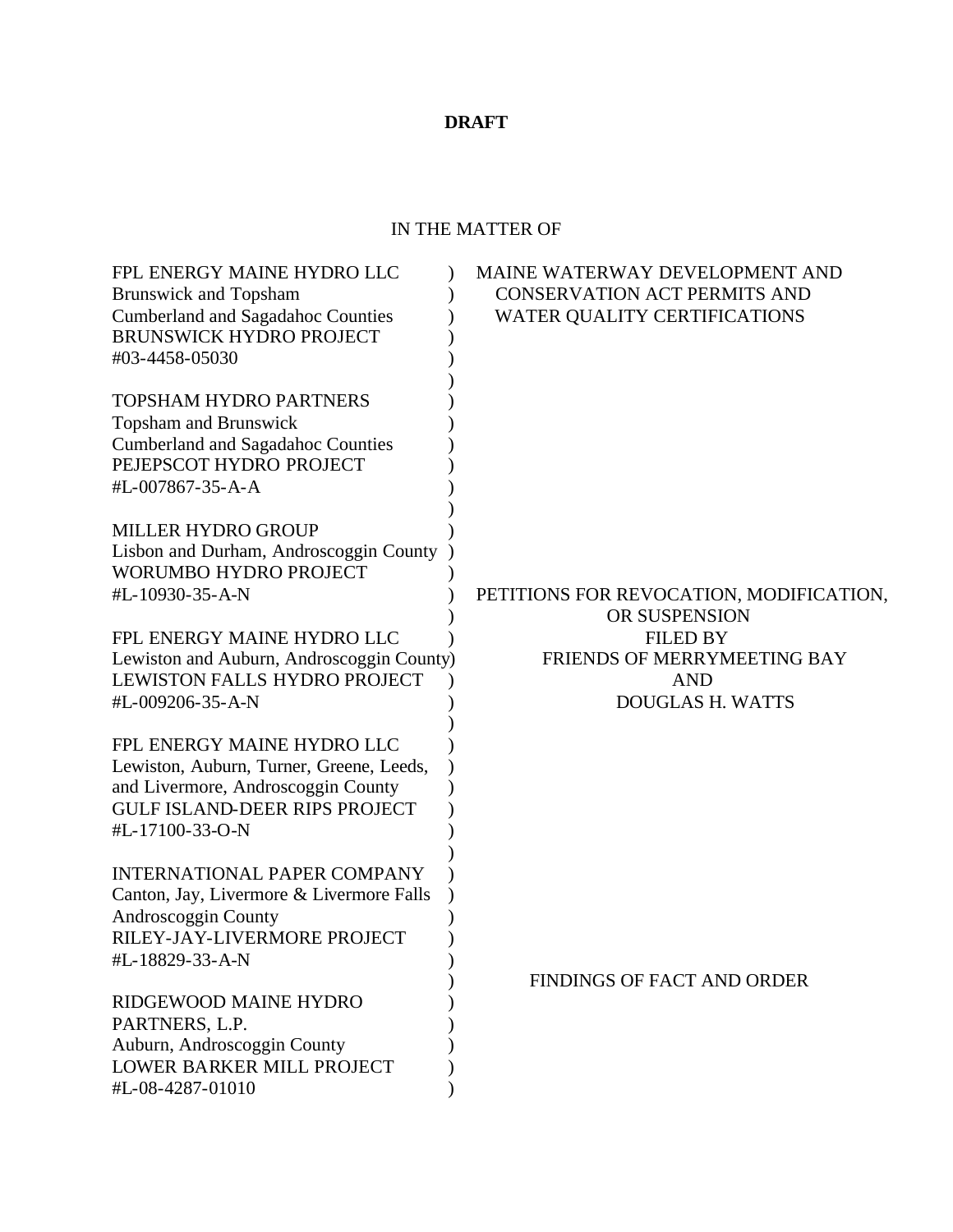| RAFT                            |
|---------------------------------|
|                                 |
|                                 |
|                                 |
|                                 |
|                                 |
|                                 |
|                                 |
|                                 |
|                                 |
|                                 |
|                                 |
|                                 |
|                                 |
|                                 |
|                                 |
| HACKETT MILLS HYDRO ASSOCIATES) |

Pursuant to the provisions of 38 M.R.S.A. Sections 341-D(3), 464 et seq., 630 et seq., and 06- 096 CMR Chapter 2 (Rules Concerning the Processing of Applications and Other Administrative Matters), the Board of Environmental Protection has considered the petitions of FRIENDS OF MERRYMEETING BAY and DOUGLAS H. WATTS with their supportive data, the responses of the permit/certification holders and other interested parties, and other related materials on file and FINDS THE FOLLOWING FACTS:

## 1. INTRODUCTION

Friends of Merrymeeting Bay has filed a petition requesting that the Board revoke, modify or suspend the Maine hydropower permits and water quality certifications for the Brunswick, Pejepscot, Worumbo, Lewiston Falls, Upper Androscoggin, and Gulf Island-Deer Rips Hydro Projects on the Androscoggin River to provide for immediate safe upstream and downstream passage for American eel and, within the scope of their historic range, for American shad, blueback herring, alewife, and Atlantic salmon.

Douglas H. Watts has filed a petition requesting that the Board modify the water quality certifications for the same projects as well as for the Livermore, Riley and Jay Hydro Projects on the Androscoggin River and the Lower Barker Mill, Upper Barker Mill, Hackett Mills, and Marcal Hydro Projects on the Little Androscoggin River to provide immediate safe and effective upstream and downstream passage for American eel. Douglas H. Watts also requests that the Board modify the water quality certifications issued for the Brunswick, Pejepscot, and Worumbo dams to require safe passage for sea lamprey.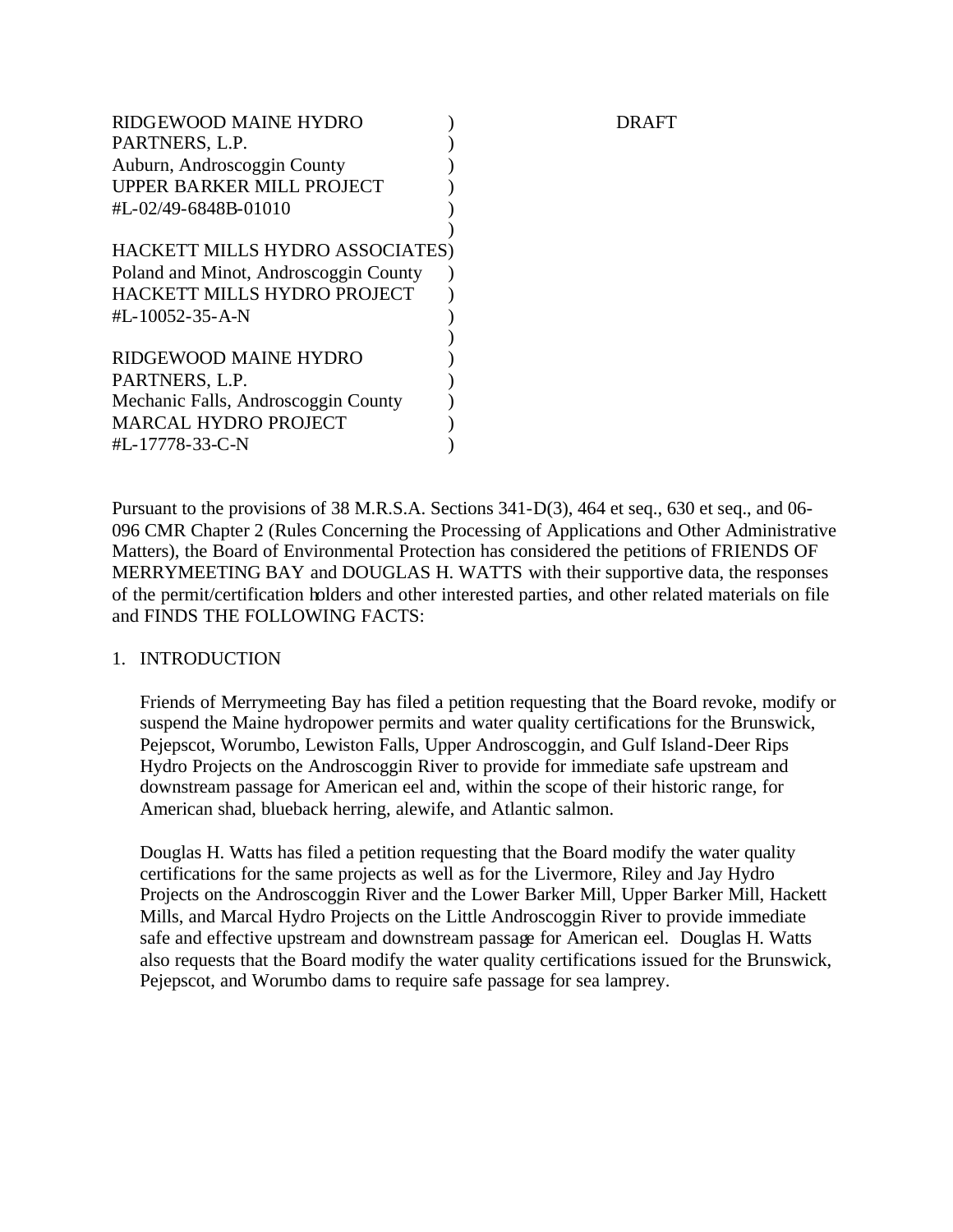| <b>BRUNSWICK HYDRO PROJECT</b>       | PETITIONS FOR REVOCATION, MODIFICATION |              |
|--------------------------------------|----------------------------------------|--------------|
| PEJEPSCOT PROJECT                    | OR SUSPENSION                          |              |
| WORUMBO HYDRO PROJECT                |                                        |              |
| LEWISTON FALLS HYDRO PROJECT         |                                        |              |
| <b>GULF ISLAND-DEER RIPS PROJECT</b> |                                        |              |
| RILEY-JAY-LIVERMORE PROJECT          |                                        |              |
| LOWER BARKER MILL PROJECT            |                                        |              |
| UPPER BARKER MILL PROJECT            |                                        |              |
| HACKETT MILLS HYDRO PROJECT          |                                        |              |
| <b>MARCAL HYDRO PROJECT</b>          | DRAFT                                  | Page 3 of 30 |
|                                      |                                        |              |

## 2. REGULATORY HISTORY

#### Brunswick Hydro Project

On August 8, 1962, the Federal Power Commission (predecessor to the Federal Energy Regulatory Commission) issued an initial license to Central Maine Power Company for the constructed Brunswick-Topsham Hydro Project (No. 2284), located on the Androscoggin River in the Towns of Brunswick and Topsham. No fish passage facilities were required at the project under the terms of this license.

By Orders #03-4458-05030 dated August 23, 1978 and April 11, 1979, the Board and Department approved a Coastal Wetlands Alteration Act permit and water quality certification for the redevelopment of the existing Brunswick Hydro Project. The approved project consisted of a new 40-foot-high concrete dam, a new powerhouse with an installed generating capacity of 12 MW, a 300-acre impoundment, and appurtenant facilities. Upstream and downstream fish passage facilities were approved as part of the redevelopment. No substantive conditions were attached to the permit or certification.

On February 9, 1979, FERC issued a new 50-year license to Central Maine Power Company for the redeveloped Brunswick Hydro Project. The license approved the construction of upstream and downstream fish passage facilities at the project.

On September 21, 1981, FERC amended the license for the Brunswick Hydro Project to increase the approved installed generating capacity from 12 MW to 19 MW.

Finally, on December 28, 1998, FERC transferred the license for the Brunswick Hydro Project from Central Maine Power Company to FPL Energy Maine Hydro LLC.

## Pejepscot Hydro Project

By Orders #02/49-7867-23080 dated May 26, 1982 and May 27, 1982, the Department approved a Great Ponds Alteration Act permit and water quality certification for the redevelopment and licensing of the existing Pejepscot Hydro Project, located on the Androscoggin River in the Towns of Topsham and Brunswick. At the time, the project was owned by the Androscoggin Water Power Company. The approved project consisted of an existing concrete-filled timber crib dam with a maximum height of 41.5 feet, a new powerhouse with an installed generating capacity of 10 MW, a 203-acre impoundment, and appurtenant facilities.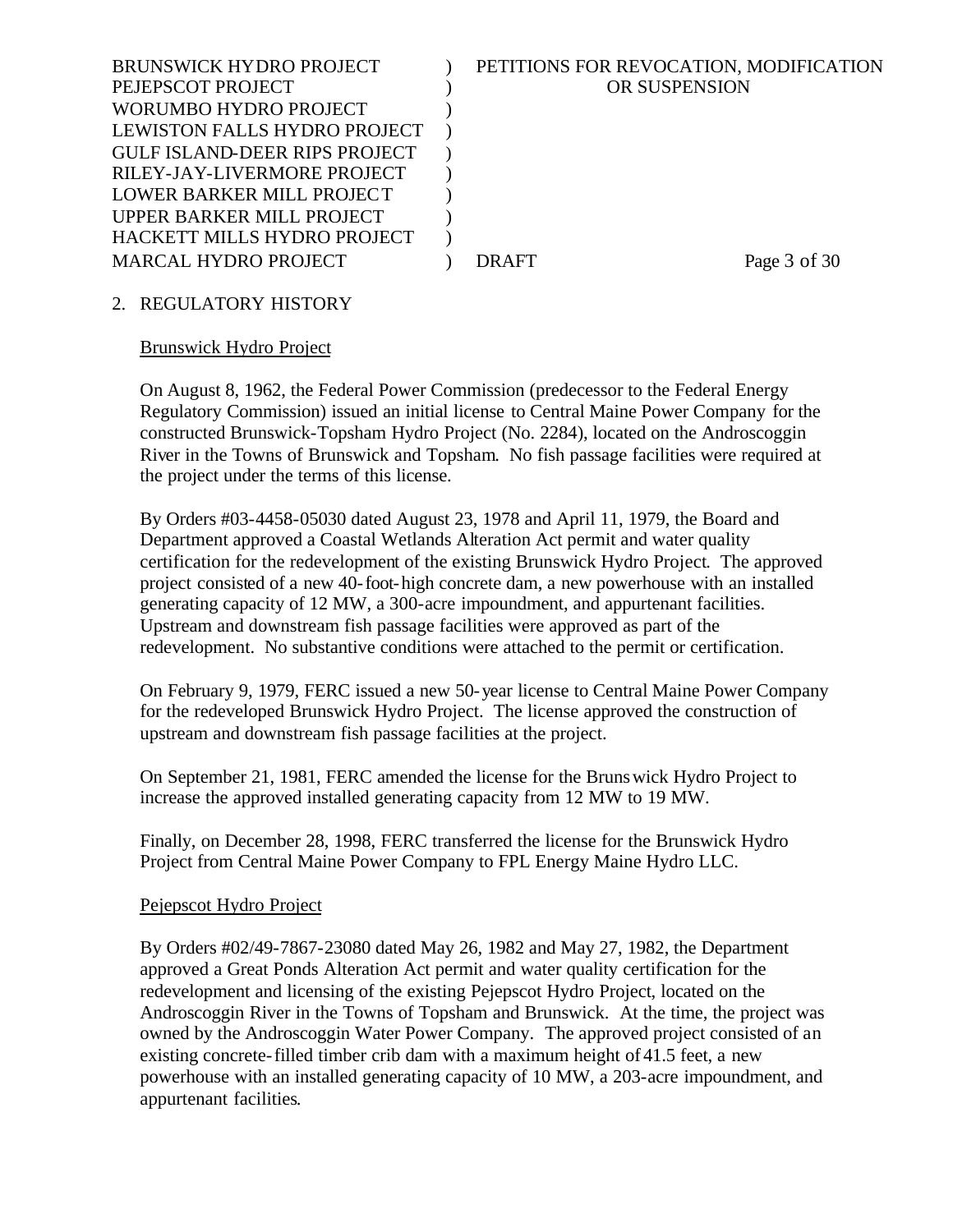| <b>BRUNSWICK HYDRO PROJECT</b><br>PEJEPSCOT PROJECT      | PETITIONS FOR REVOCATION, MODIFICATION<br>OR SUSPENSION |              |
|----------------------------------------------------------|---------------------------------------------------------|--------------|
| WORUMBO HYDRO PROJECT                                    |                                                         |              |
| LEWISTON FALLS HYDRO PROJECT                             |                                                         |              |
| <b>GULF ISLAND-DEER RIPS PROJECT</b>                     |                                                         |              |
| RILEY-JAY-LIVERMORE PROJECT<br>LOWER BARKER MILL PROJECT |                                                         |              |
| UPPER BARKER MILL PROJECT                                |                                                         |              |
| HACKETT MILLS HYDRO PROJECT                              |                                                         |              |
| <b>MARCAL HYDRO PROJECT</b>                              | DR AFT                                                  | Page 4 of 30 |

The 1982 Department orders included conditions requiring that downstream fish passage facilities be constructed concurrent with project redevelopment and that upstream fish passage facilities be constructed at such time as deemed appropriate by the Department of Marine Resources and the Department of Inland Fisheries and Wildlife.

On September 16, 1982, FERC issued an initial 40-year license to Androscoggin Water Power Company for the proposed Pejepscot Project (No. 4784). The license included a condition requiring the construction of downstream fish passage facilities. The license did not include any project-specific condition relating to the construction of upstream fish passage facilities at the project. However, the license did include a standard condition providing authority for FERC to require the installation of such upstream fish passage facilities when needed.

By Order #L-007867-35-A-A dated June 12, 1985, the Board approved a Maine Waterway Development and Conservation Act permit and water quality certification for the amendment of license for the Pejepscot Hydro Project. As amended, the project consisted of a concrete dam with a maximum height of 44.5 feet, a powerhouse with an installed generating capacity of 13.88 MW, a 225-acre impoundment, and appurtenant facilities.

The 1985 Board order included conditions requiring that downstream fish passage facilities be constructed and operational concurrent with the commencement of operation of the approved project and that upstream fish passage facilities be constructed and operational no later than May 1, 1988.

On November 17, 1985 and December 26, 1985, FERC approved the amendment of license for the redeveloped Pejepscot Hydro Project. The amendment of license states that the licensee has agreed to install both upstream and downstream fish passage facilities as part of project construction.

On January 31, 1986, FERC transferred the license for the Pejepscot Hydro Project from Androscoggin Water Power Company to Topsham Hydro Partners.<sup>1</sup>

 $<sup>1</sup>$  After several subsequent partial transfers, the current co-licensees for the Pejepscot Hydro Project are Topsham</sup> Hydro Partners Limited partnership, Teton Power Funding LLC, and DaimlerChrysler Services North America LLC.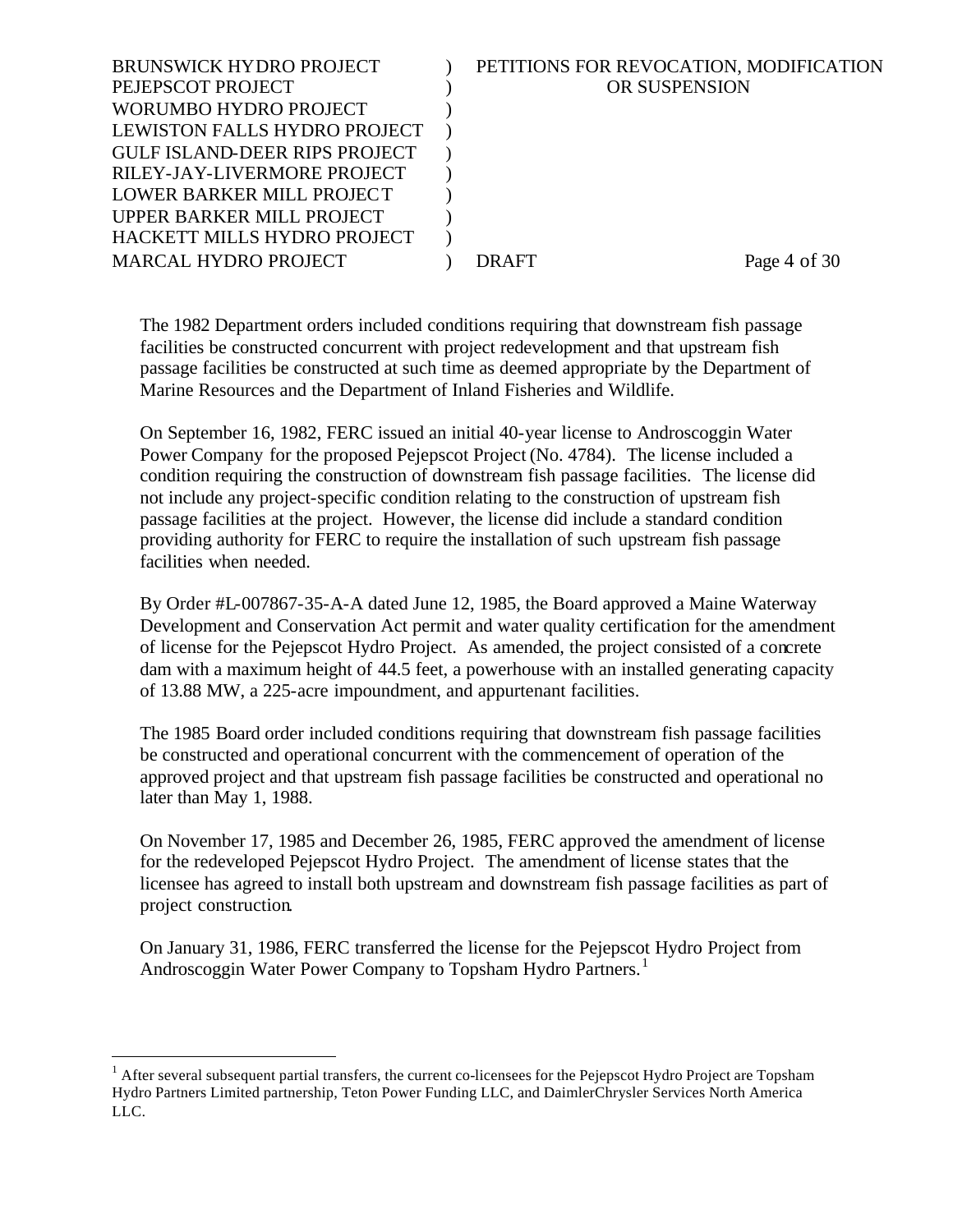| <b>BRUNSWICK HYDRO PROJECT</b>       | PETITIONS FOR REVOCATION, MODIFICATION |              |
|--------------------------------------|----------------------------------------|--------------|
| PEJEPSCOT PROJECT                    | OR SUSPENSION                          |              |
| WORUMBO HYDRO PROJECT                |                                        |              |
| LEWISTON FALLS HYDRO PROJECT         |                                        |              |
| <b>GULF ISLAND-DEER RIPS PROJECT</b> |                                        |              |
| RILEY-JAY-LIVERMORE PROJECT          |                                        |              |
| LOWER BARKER MILL PROJECT            |                                        |              |
| UPPER BARKER MILL PROJECT            |                                        |              |
| HACKETT MILLS HYDRO PROJECT          |                                        |              |
| <b>MARCAL HYDRO PROJECT</b>          | DR AFT                                 | Page 5 of 30 |
|                                      |                                        |              |

Finally, by Order #L-007867-35-E-M dated February 10, 1986, the Department transferred the permit and certification for the Pejepscot Hydro Project from Androscoggin Water Power Company to Topsham Hydro Partners.

## Worumbo Hydro Project

By Order #L-10930-35-A-N dated June 12, 1985, the Department approved a Maine Waterway Development and Conservation Act permit and water quality certification for the redevelopment and licensing of the existing Worumbo Hydro Project, located on the Androscoggin River in the Towns of Lisbon and Durham. The project was then and is currently owned by Miller Hydro Group. The approved project consisted of an existing concrete and timber-crib dam with a maximum height of 17 feet, a new forebay, a new powerhouse with an installed generating capacity of 14 MW, a 180-acre impoundment, and appurtenant facilities.

The 1985 Department order included conditions requiring that downstream fish passage facilities be constructed and operational concurrent with the commencement of operation of the approved project and that upstream fish passage facilities be constructed and operational no later than May 1, 1988.

On December 24, 1985, FERC issued an initial 40-year license to Miller Hydro Group for the proposed Worumbo Hydro Project (No. 3428). The license stated that upstream and downstream fish passage facilities should be constructed concurrent with the redevelopment of the project.

By Order #L-10930-35-G-M dated January 1, 1988, the Department modified the permit and certification for the Worumbo Hydro Project to change the operational deadline for upstream fish passage facilities from May 1, 1988 to May 1, 1989.

By Order #L-10930-35-K-M dated August 22, 1989, the Department modified the permit and certification to reflect the as-built generating capacity of the new powerhouse of 19.1 MW.

On October 3, 1990, FERC amended the license for the Worumbo Hydro Project to reflect the as-built generating capacity of the new powerhouse of 19.1 MW.

By Order #L-10930-35-N-M dated July 13, 1998, in conjunction with a pending application for a FERC license amendment, the Department modified the permit and certification for the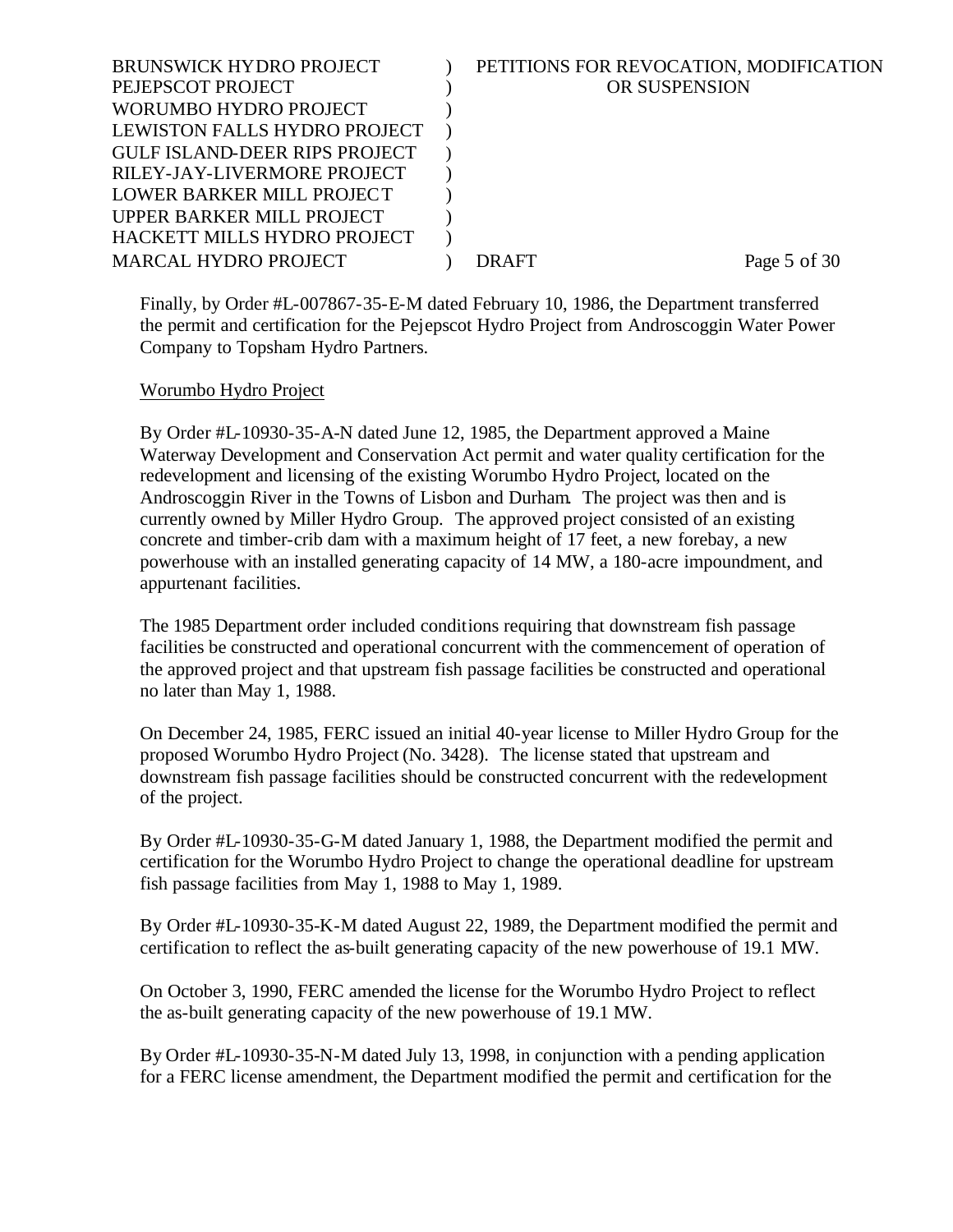| <b>BRUNSWICK HYDRO PROJECT</b>       | PETITIONS FOR REVOCATION, MODIFICATION |              |
|--------------------------------------|----------------------------------------|--------------|
| PEJEPSCOT PROJECT                    | OR SUSPENSION                          |              |
| WORUMBO HYDRO PROJECT                |                                        |              |
| LEWISTON FALLS HYDRO PROJECT         |                                        |              |
| <b>GULF ISLAND-DEER RIPS PROJECT</b> |                                        |              |
| RILEY-JAY-LIVERMORE PROJECT          |                                        |              |
| LOWER BARKER MILL PROJECT            |                                        |              |
| UPPER BARKER MILL PROJECT            |                                        |              |
| HACKETT MILLS HYDRO PROJECT          |                                        |              |
| <b>MARCAL HYDRO PROJECT</b>          | DR AFT                                 | Page 6 of 30 |
|                                      |                                        |              |

Worumbo Project to increase the approved impoundment elevation by 1.5 feet and to increase the installed generating capacity by 0.2 MW.

Finally, on August 13, 1998, FERC amended the license for the Worumbo Hydro Project to increase the approved impoundment elevation by 1.5 feet.

## Lewiston Falls Hydro Project

l

On December 2, 1963, the Federal Power Commission (predecessor to the Federal Energy Regulatory Commission) issued an initial license to Central Maine Power Company and Union Water Power Company for the constructed Lewiston Falls Hydro Project (No. 2302), located on the Androscoggin River in the Cities of Lewiston and Auburn. No fish passage facilities were required at the project under the terms of this license.

By Order #L-009206-35-A-N dated June 6, 1986, the Board approved a Maine Waterway Development and Conservation Act permit and water quality certification for the redevelopment and relicensing of the existing Lewiston Falls Hydro Project. The approved project consisted of an existing dam with a maximum height of 23 feet, a new powerhouse with an installed generating capacity of 25 MW, a 200-acre impoundment, the Lewiston Canal System, six existing generating stations within the Canal System with a total installed capacity of 7.3 MW, and appurtenant facilities.

In its 1986 order, the Board found that the applicants proposed to subsequently convey the existing Upper Androscoggin Station, located within the Lewiston Canal System, to the City of Lewiston, such that the City will own and operate this facility after the new powerhouse began commercial operation.<sup>2</sup>

The 1986 Board order included a condition requiring that, based on recommendations from the Department of Marine Resources or the Atlantic Sea Run Salmon Commission, the applicants provide such fish passage facilities as may be required by the Board, after notice to the applicants and opportunity for public hearing, to allow the migration of anadromous fish into and out of the watershed upstream from the project.

<sup>&</sup>lt;sup>2</sup> The Upper Androscoggin generating facility was to be a replacement for the City of Lewiston's former municipal power facility, which was decommissioned and razed to make way for the new Lewiston Falls powerhouse (known as Monty Station).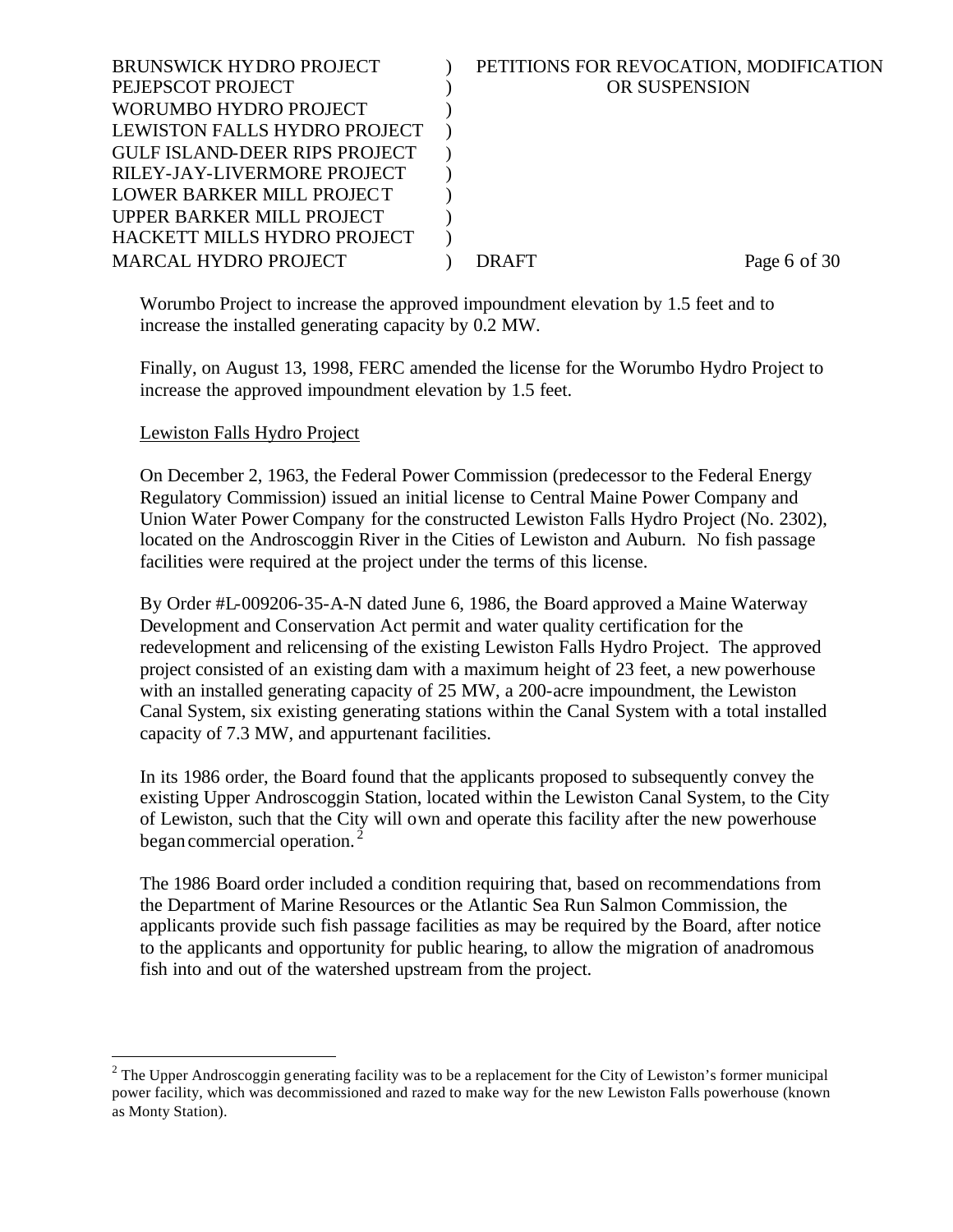| <b>BRUNSWICK HYDRO PROJECT</b>       | PETITIONS FOR REVOCATION, MODIFICATION |              |
|--------------------------------------|----------------------------------------|--------------|
| PEJEPSCOT PROJECT                    | OR SUSPENSION                          |              |
| WORUMBO HYDRO PROJECT                |                                        |              |
| LEWISTON FALLS HYDRO PROJECT         |                                        |              |
| <b>GULF ISLAND-DEER RIPS PROJECT</b> |                                        |              |
| RILEY-JAY-LIVERMORE PROJECT          |                                        |              |
| LOWER BARKER MILL PROJECT            |                                        |              |
| UPPER BARKER MILL PROJECT            |                                        |              |
| HACKETT MILLS HYDRO PROJECT          |                                        |              |
| <b>MARCAL HYDRO PROJECT</b>          | DRAFT                                  | Page 7 of 30 |
|                                      |                                        |              |

On September 29, 1986, FERC issued a new 40-year license to Central Maine Power Company and Union Water Power Company for the redeveloped Lewiston Falls Hydro Project. The license did not include any project-specific condition relating to the construction of fish passage facilities at the project. However, the license did include a standard condition providing authority for FERC to require the installation of fish passage facilities when needed.

By letter dated August 27, 1990, the Department waived water quality certification for the proposed transfer of ownership and separate licensing of the Upper Androscoggin Station.<sup>3,4</sup>

On February 26, 1991, FERC amended the license for the Lewiston Falls Hydro Project to approve the transfer of the 1.695 MW Upper Androscoggin Station from Central Maine Power Company and Union Water Power Company to the City of Lewiston and to redesignate the Upper Androscoggin Station as Project No. 11006.

On May 13, 1992, FERC amended the license for the Lewiston Falls Hydro Project to reflect the as-built generating capacity of the new powerhouse of 28.44 MW.

On December 23, 1998, the Department transferred the permit and certification for the Lewiston Falls Hydro Project from Central Maine Power Company and Union Water Power Company to FPL Energy Maine Hydro LLC.

Finally, on December 28, 1998, FERC transferred the license for the Lewiston Falls Hydro Project from Central Maine Power Company to FPL Energy Maine Hydro LLC.

#### Gulf Island-Deer Rips Project

l

On July 5, 1962, the Federal Power Commission (predecessor to the Federal Energy Regulatory Commission) issued an initial license to Central Maine Power Company for the constructed Gulf Island-Deer Rips Hydro Project (No. 2283), located on the Androscoggin River in the Cities of Lewiston and Auburn and the Towns of Turner, Greene, Leeds and

 $3$  Because there is no permit or water quality certification in effect for the Upper Androscoggin Project, there is no reference to this project in the caption of this order.

<sup>&</sup>lt;sup>4</sup> In its letter waiving water quality certification, the DEP stated that "there are no specific permit or certification conditions that pertain to the operation of the Upper Androscoggin Station, and thus no conditions that need to be attached to a separate license for the Upper Androscoggin Station. Furthermore, CMP's regulatory obligations for the operation of the Lewiston Falls Hydro Project will not change with the transfer of ownership of the Upper Androscoggin Station."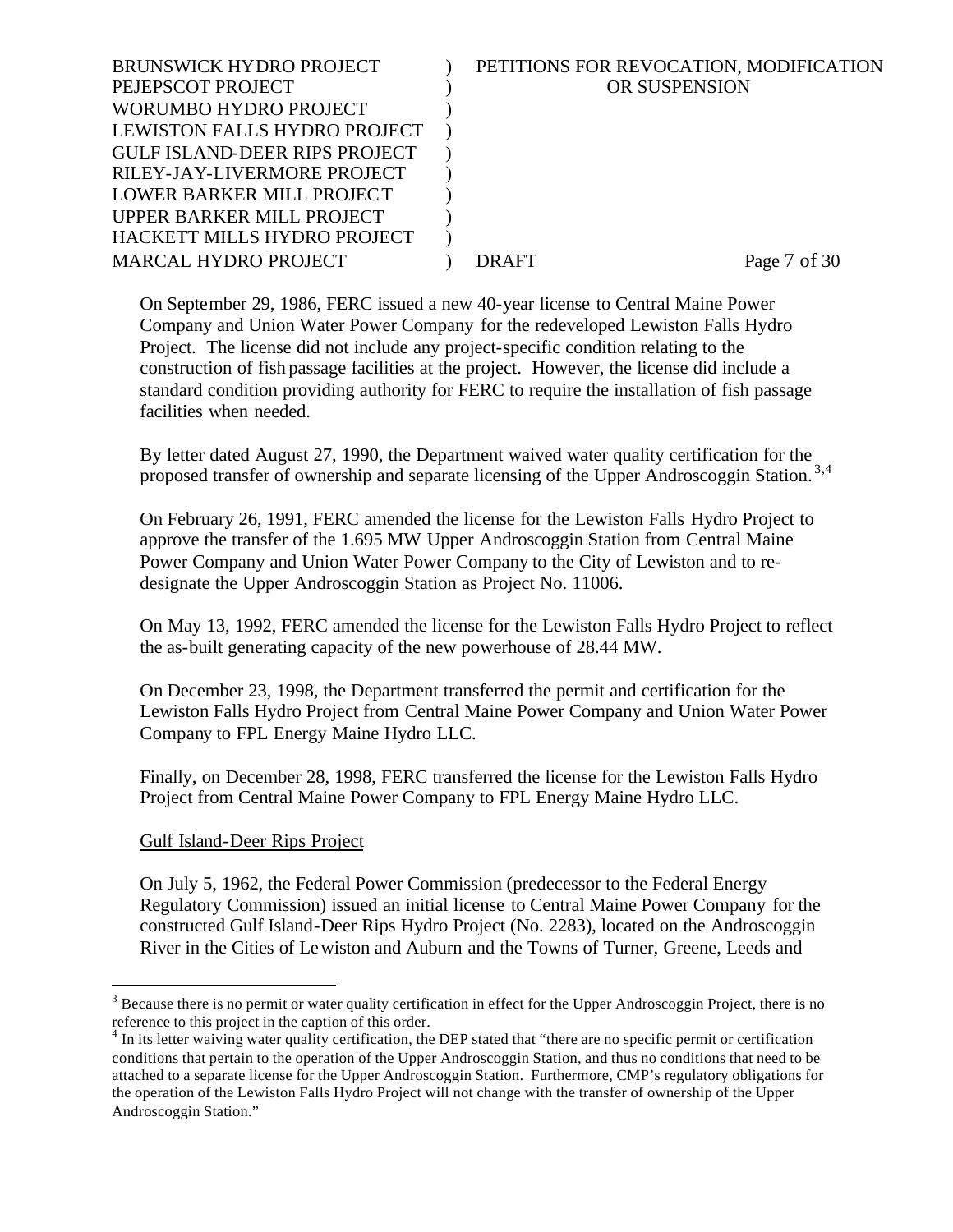| <b>BRUNSWICK HYDRO PROJECT</b>       | PETITIONS FOR REVOCATION, MODIFICATION |              |
|--------------------------------------|----------------------------------------|--------------|
| PEJEPSCOT PROJECT                    | OR SUSPENSION                          |              |
| WORUMBO HYDRO PROJECT                |                                        |              |
| LEWISTON FALLS HYDRO PROJECT         |                                        |              |
| <b>GULF ISLAND-DEER RIPS PROJECT</b> |                                        |              |
| RILEY-JAY-LIVERMORE PROJECT          |                                        |              |
| LOWER BARKER MILL PROJECT            |                                        |              |
| UPPER BARKER MILL PROJECT            |                                        |              |
| HACKETT MILLS HYDRO PROJECT          |                                        |              |
| <b>MARCAL HYDRO PROJECT</b>          | DR AFT                                 | Page 8 of 30 |
|                                      |                                        |              |

Livermore. No fish passage facilities were required at the project under the terms of this license.

On December 28, 1998, FERC transferred the license for the Gulf Island-Deer Rips Hydro Project from Central Maine Power Company to FPL Energy Maine Hydro LLC.

By Order #L-17100-33-O-N dated September 21, 2005, the Department approved water quality certification for the relicensing of the Gulf Island-Deer Rips Hydro Project. The approved project consisted of two existing dams (Gulf Island Dam and Deer Rips Dam, with maximum heights of 92 feet and 50 feet, respectively), three powerhouses with a total installed generating capacity of 32.5 MW, two impoundments (2,862-acre Gulf Island Pond and 130-acre Deer Rips impoundments), and appurtenant facilities.

The 2005 Department order included a condition requiring that, based on a written request from the Atlantic Salmon Commission that fish passage facilities be installed on the main stem of the Androscoggin River above Lewiston Falls to facilitate the restoration of Atlantic salmon, the applicant install such fish passage facilities as may be required by the Department, after notice to the applicant and opportunity for a hearing, to allow the migration of Atlantic salmon into and out of the river above the project.

On October 21, 2005, timely appeals to this Board of the Department's water quality certification for the Gulf Island-Deer Rips Hydro Project were filed by FPL Energy, a coalition of environmental organizations (Maine Rivers, Androscoggin River Alliance, Conservation Law Foundation, and the Androscoggin Lake Improvement Corp.), and the Towns of Livermore and Jay.<sup>5</sup>

Currently, FERC action on the proposed relicensing of the Gulf Island-Deer Rips Project is pending.<sup>6</sup>

 $<sup>5</sup>$  In its appeal, FPL Energy has, among other things, argued that the condition reserving to the DEP the right to order</sup> fish passage at the project dams is unlawful and must be deleted.

<sup>&</sup>lt;sup>6</sup> In its July 1996 Final Environmental Impact Statement for the relicensing of the Gulf Island-Deer Rips Hydro Project, FERC stated that: "[The Department of the] Interior did not file mandatory conditions pursuant to Section 18 of the [Federal Power Act]. However, because of future restoration plans, Interior requests that the Secretary of Interior's authority to prescribe the construction, operation, and maintenance of fishways be reserved. Section 18 of the FPA provides the secretary of the Interior the authority to prescribe fishways. We recognize that future fish passage needs and management objectives cannot always be predicted at the time of license issuance. Under these circumstances, and upon receiving a specific request from Interior, it is appropriate for [FERC] to reserve Interior's authority to prescribe fishways." FERC/FEIS - 0100, page 4-80.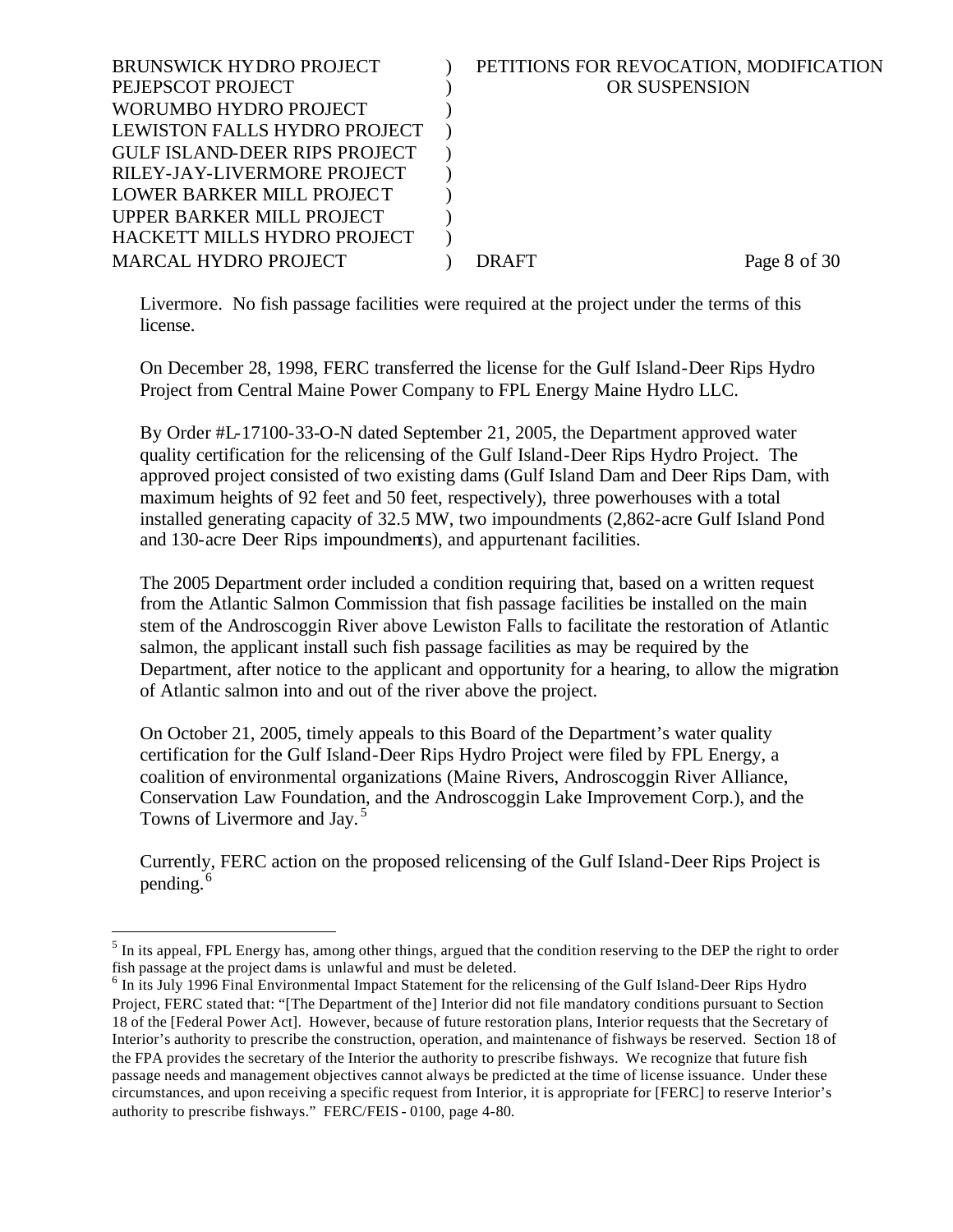| <b>BRUNSWICK HYDRO PROJECT</b>       | PETITIONS FOR REVOCATION, MODIFICATION |              |
|--------------------------------------|----------------------------------------|--------------|
| PEJEPSCOT PROJECT                    | OR SUSPENSION                          |              |
| WORUMBO HYDRO PROJECT                |                                        |              |
| LEWISTON FALLS HYDRO PROJECT         |                                        |              |
| <b>GULF ISLAND-DEER RIPS PROJECT</b> |                                        |              |
| RILEY-JAY-LIVERMORE PROJECT          |                                        |              |
| LOWER BARKER MILL PROJECT            |                                        |              |
| UPPER BARKER MILL PROJECT            |                                        |              |
| HACKETT MILLS HYDRO PROJECT          |                                        |              |
| <b>MARCAL HYDRO PROJECT</b>          | DR AFT.                                | Page 9 of 30 |
|                                      |                                        |              |

## Riley-Jay-Livermore Project

On February 18, 1965, the Federal Power Commission (predecessor to the Federal Energy Regulatory Commission) issued an initial license to International Paper Company for the constructed Otis-Livermore Project (No. 2375), located on the Androscoggin River in the Towns of Canton, Jay, Livermore, and Livermore Falls. The licensed project included dams and power stations at Riley, Jay, Otis, and Livermore. No fish passage facilities were required at the project under the terms of this license.

By Orders #L-02/49-7880-07090 dated May 12, 1978 and revised June 29, 1982, the Board and Department approved a Great Ponds Alteration permit and water quality certification for the redevelopment and amendment of license of the Otis-Livermore Hydro Project. The approved project consisted of: the existing concrete-capped, rock-filled timber crib Riley Dam (average height of 19 feet), powerhouse (installed generating capacity of 7.8 MW), 578 acre impoundment, and appurtenant facilities; the existing concrete gravity Jay Dam (maximum height of 27 feet), powerhouse (installed generating capacity of 3.0 MW), 206 acre impoundment, and appurtenant facilities; the existing concrete gravity Otis Dam (average height of 20 feet), a new powerhouse (installed generating capacity of 10 MW), 115-acre impoundment, and appurtenant facilities; and the existing concrete gravity Livermore Dam (average height of 12 feet), a new powerhouse (installed generating capacity of 12.5 MW), 46-acre impoundment, and appurtenant facilities. No fish passage facilities were required at the project under the terms of this permit and certification.

On June 4, 1982, FERC approved the amendment of license for the redeveloped Otis-Livermore Project. No fish passage facilities were required at the project under the terms of this amendment of license.

On September 19, 1984, FERC amended the license for the Otis-Livermore Project to approve the transfer of the Otis Project from International Paper Company to Otis Hydroelectric Company and to redesignate the Otis Project as Project No. 8277.

By Order #L-007880-02-B-M dated October 30, 1984, in connection with a pending application for a FERC license amendment, the Department modified the permit and certification for the renamed Riley-Jay-Livermore Project to eliminate the construction of a new powerhouse at the Livermore Dam and to instead increase the generating capacity of the existing powerhouse by 1 MW to 8.615 MW through the addition of a new gene rating unit.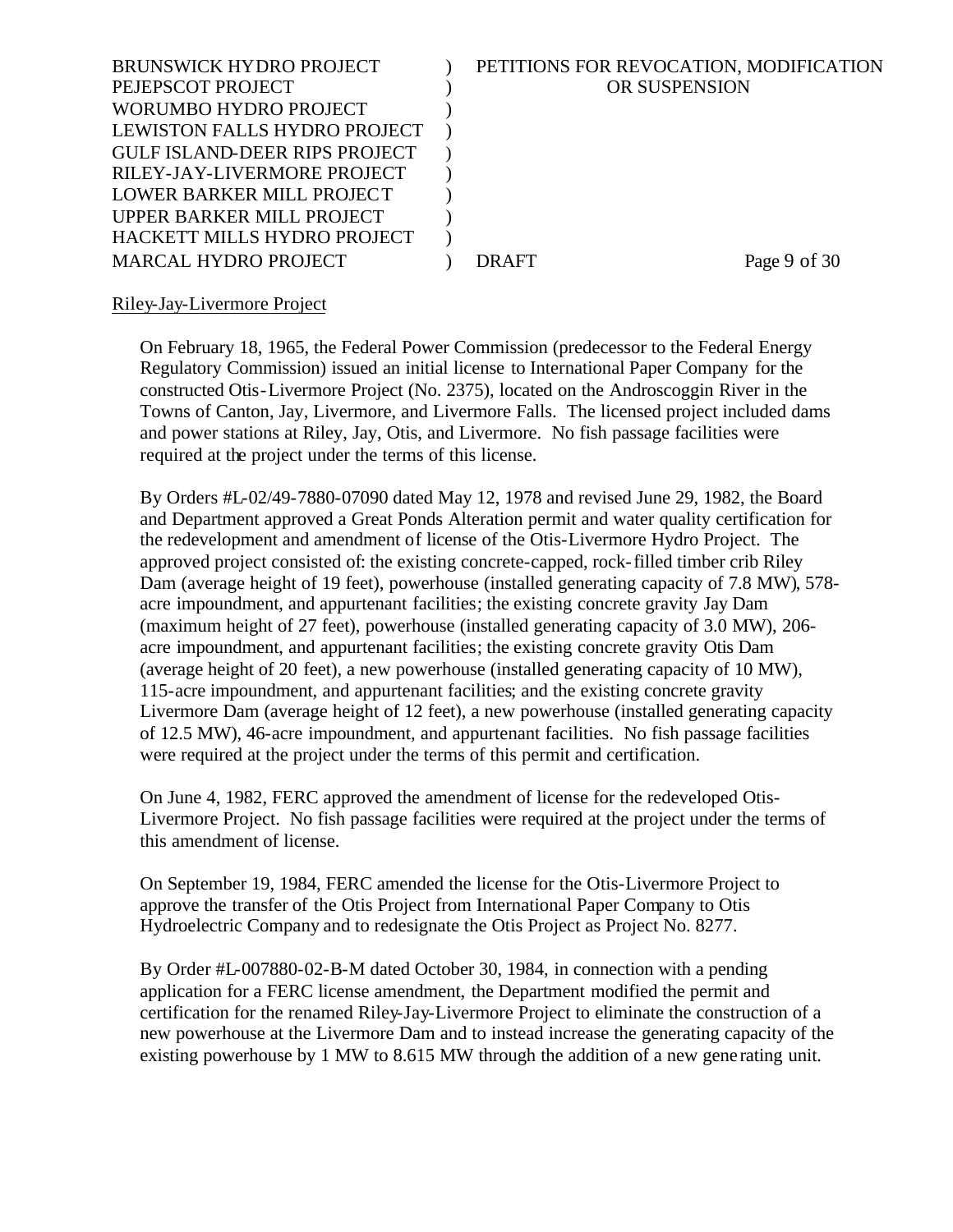| PETITIONS FOR REVOCATION, MODIFICATION |
|----------------------------------------|
| OR SUSPENSION                          |
|                                        |
|                                        |
|                                        |
|                                        |
|                                        |
|                                        |
|                                        |
| Page $10$ of $30$<br>DRAFT             |
| LEWISTON FALLS HYDRO PROJECT           |

On November 13, 1985, FERC amended the license for the Riley-Jay-Livermore Project to reflect the modified redevelopment proposal for the Livermore Dam.

By Order #L-18829-33-A-N dated May 5, 1998, the Department approved a Maine Waterway Development and Conservation Act permit and water quality certification for the redevelopment and relicensing of the Riley-Jay-Livermore Hydro Project and approved water quality certification for the relicensing of the Otis Hydro Project. The approved projects consisted of the existing Riley, Jay, Otis, and Livermore dams, powerhouses, and impoundments, and 4.46 MW of new generating capacity at the Livermore Dam.<sup>7</sup>

The 1998 Department order included a condition requiring that, based on a written request from the Atlantic Salmon Commission that fish passage facilities be installed on the main stem Androscoggin River above Lewiston Falls to facilitate the restoration of Atlantic salmon, the applicants shall install such fish passage facilities as may be required by the Department, after notice to the applicant and the opportunity for a public hearing, to allow the migration of salmon into and out of the river in and above the project area.<sup>8</sup>

On September 16, 1998, FERC issued a new 50-year license to International Paper Company for the redeveloped Riley-Jay-Livermore Hydro Project and a new 50-year license to Otis Hydroelectric Company for the constructed Otis Hydro Project. The licenses included a condition reserving FERC's authority to require the licensee to construct, maintain and operate such fishways as may be prescribed by the Secretary of the Interior under Section 18 of the Federal Power Act.

By Order #l-18830-35-B-M dated July 26, 2002, in connection with a pending application for a FERC license amendment, the Department modified the permit and certification for the

<sup>&</sup>lt;sup>7</sup> Neither Petitioner has requested that the Board revoke, modify or suspend the May 5, 1988 water quality certification for the Otis Hydro Project. However, the regulatory history of this project is discussed herein so as to provide a complete description of the regulatory history and fish passage requirements at all of the dams on the Androscoggin River below Rumford. The Board notes that the Otis Dam is located between the Jay and Livermore dams.

 $8$  The following findings are included in the Department's May 5, 1998 Order: "To enhance and expedite the relicensing process for the Riley-Jay-Livermore Project and the Otis Project, the licensees formed a Collaborative Team consisting of interested federal, state and local agencies, various non-governmental organizations and the public. Beginning in 1994, the Collaborative Team met regularly to address resource concerns, to assist and guide the licensees in the completion of studies and the timely filing of relicensing applications, and to develop an enhancement package that protects and improves the natural and human environment by balancing the needs of the public, regulatory agencies, and the licensees. DEP staff participated as members of the Collaborative Team."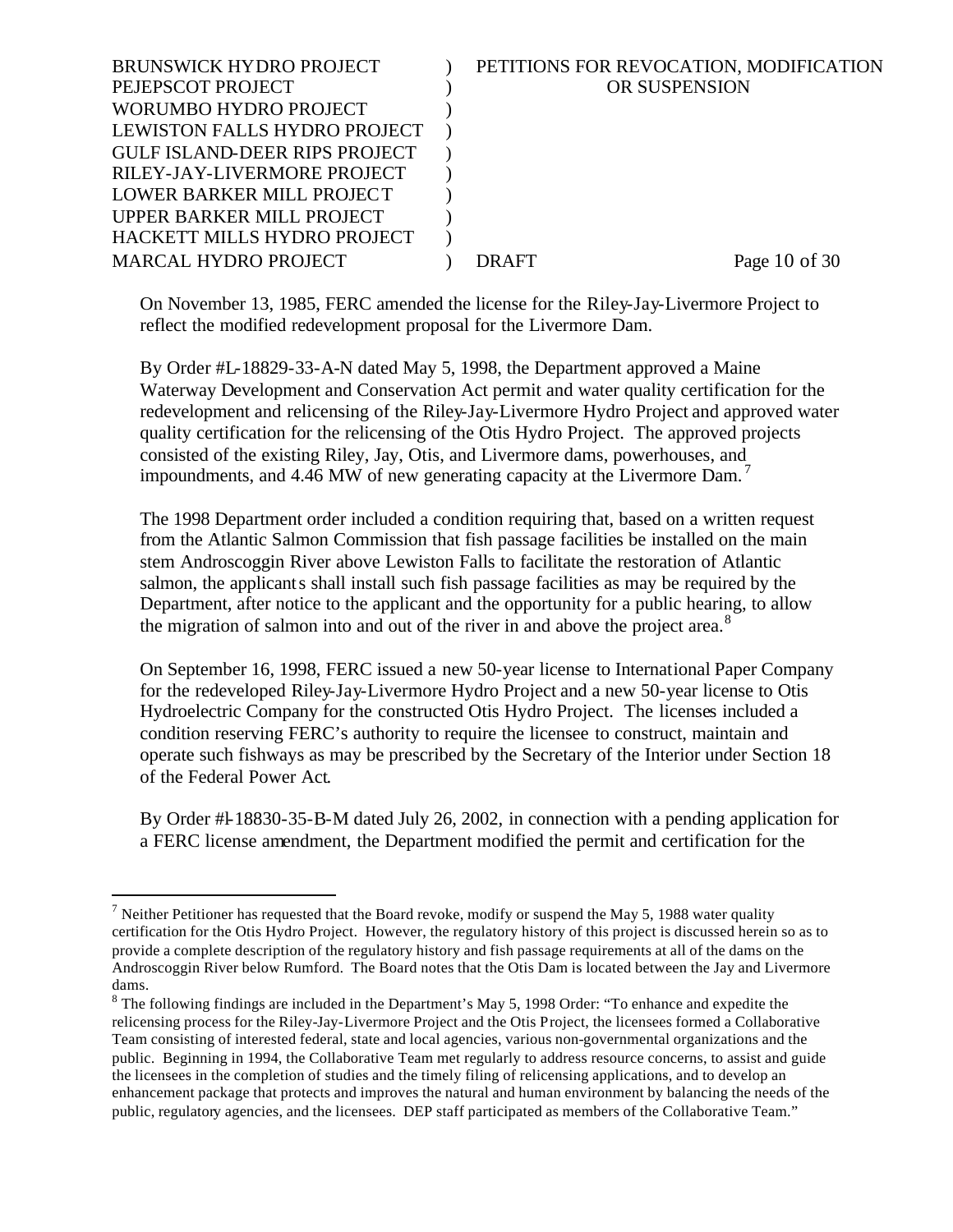| <b>BRUNSWICK HYDRO PROJECT</b>       | PETITIONS FOR REVOCATION, MODIFICATION |               |
|--------------------------------------|----------------------------------------|---------------|
| PEJEPSCOT PROJECT                    | OR SUSPENSION                          |               |
| WORUMBO HYDRO PROJECT                |                                        |               |
| LEWISTON FALLS HYDRO PROJECT         |                                        |               |
| <b>GULF ISLAND-DEER RIPS PROJECT</b> |                                        |               |
| RILEY-JAY-LIVERMORE PROJECT          |                                        |               |
| LOWER BARKER MILL PROJECT            |                                        |               |
| UPPER BARKER MILL PROJECT            |                                        |               |
| HACKETT MILLS HYDRO PROJECT          |                                        |               |
| <b>MARCAL HYDRO PROJECT</b>          | DRAFT                                  | Page 11 of 30 |
|                                      |                                        |               |

Riley-Jay-Livermore Hydro Project to reduce the approved increase in generating capacity at the Livermore Dam from 4.46 MW to 1.0 MW.

Finally, on September 30, 2002, FERC amended the license for the Riley-Jay-Livermore Hydro Project to reflect the modified generating capacity of the Livermore Dam. As a result of this amendment, the total approved installed generating capacity of the project was reduced to 19.725 MW.

## Lower Barker Mill Hydro Project

By Order #L-08-4287-01010 dated April 24, 1978, the Department approved water quality certification for the redevelopment and licensing of the proposed Lower Barker Mill Hydro Project, located on the Little Androscoggin River in the City of Auburn. At the time, the project was owned by Maine Hydro-Electric Development Corporation. The approved project consisted of an existing 30-foot-high concrete Ambursen dam, a new 780-foot-long penstock, a new powerhouse with an installed generating capacity of 1.5 MW, a 12-acre impoundment, and appurtenant facilities. No substantive conditions were attached to the certification.

On February 23, 1979, FERC issued an initial 40-year license to Maine Hydro-Electric Development Corporation for the proposed Lower Barker Mill Hydro Project (No. 2808). The license did not include any project-specific condition relating to the construction of fish passage facilities at the project. However, the license did include a standard condition providing authority for FERC to require the installation of fish passage facilities when needed.

On February 28, 1986, FERC transferred the license for the Lower Barker Mill Hydro Project from Maine Hydro-Electric Development Corporation to Lower Barker Hydro Company, Inc.

On June 18, 1987, FERC transferred the license for the Lower Barker Mill Hydro Project from Lower Barker Hydro Company, Inc. to Consolidated Hydro Maine, Inc.

Finally, on December 19, 1996, FERC transferred the license for the Lower Barker Mill Hydro Project from Consolidated Hydro Maine, Inc. to Ridgewood Maine Hydro Partners, L.P.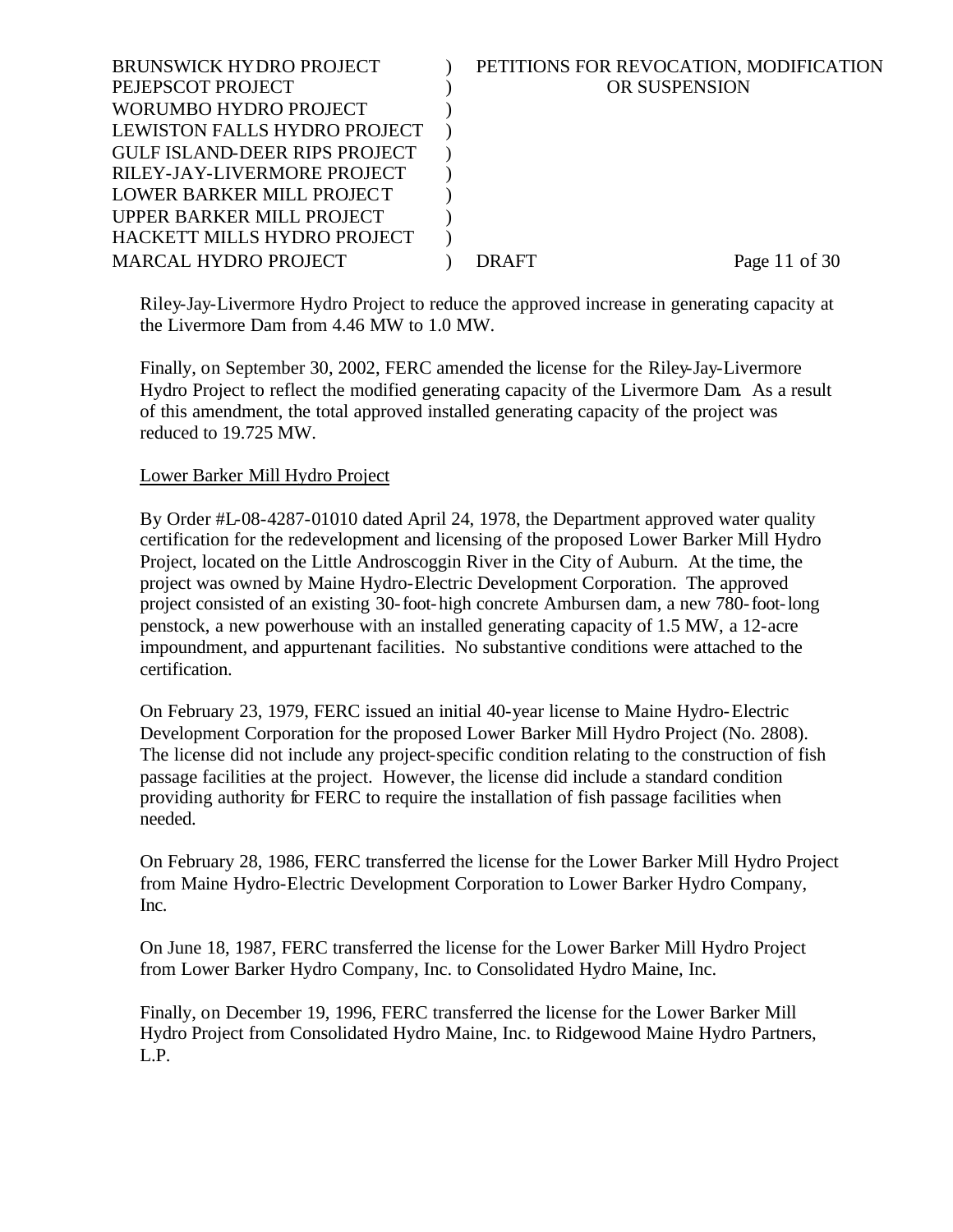| <b>BRUNSWICK HYDRO PROJECT</b>       | PETITIONS FOR REVOCATION, MODIFICATION |               |
|--------------------------------------|----------------------------------------|---------------|
|                                      |                                        |               |
| PEJEPSCOT PROJECT                    | OR SUSPENSION                          |               |
| WORUMBO HYDRO PROJECT                |                                        |               |
| LEWISTON FALLS HYDRO PROJECT         |                                        |               |
| <b>GULF ISLAND-DEER RIPS PROJECT</b> |                                        |               |
| RILEY-JAY-LIVERMORE PROJECT          |                                        |               |
| LOWER BARKER MILL PROJECT            |                                        |               |
| UPPER BARKER MILL PROJECT            |                                        |               |
| HACKETT MILLS HYDRO PROJECT          |                                        |               |
| <b>MARCAL HYDRO PROJECT</b>          | DRAFT                                  | Page 12 of 30 |
|                                      |                                        |               |

## Upper Barker Mill Hydro Project

By Order #L-02/49-6848B-01010 dated April 13, 1983, the Department approved a Small Hydroelectric Generating Facilities Act permit and water quality certification for the redevelopment and licensing of the proposed Upper Barker Mill Hydro Project, located on the Little Androscoggin River in the City of Auburn. At the time, the project was owned by Maine Hydro-Electric Development Corporation. The approved project consisted of an existing 21-foot-high masonry dam, a new powerhouse with an installed generating capacity of 0.95 MW, a 41-acre impoundment, and appurtenant facilities.

The 1983 Department order included conditions requiring tha t downstream fish passage facilities be constructed concurrently with project redevelopment and that upstream fish passage facilities be constructed at such time as deemed appropriate by the Department of Marine Resources to allow the migration of anadromous fish into the watershed above the project dam.

On August 22, 1983, FERC issued an initial 40-year license to Maine Hydro-Electric Development Corporation for the proposed Upper Barker Mill Hydro Project (No. 3562). The license included a condition requiring the construction of downstream fish passage facilities. The license did not include any project-specific condition relating to the construction of upstream fish passage facilities at the project. However, the license did include a standard condition providing authority for FERC to require the installation of such fish passage facilities when needed.

By Order #L-006848-35-C-M dated May 23, 1984, the Department transferred the permit and certification for the Upper Barker Mill Hydro Project from Maine Hydro-Electric Development Corporation to Barker Hydro Company.

On December 28, 1984, FERC transferred the license for the Upper Barker Mill Hydro Project from Maine Hydro-Electric Development Corporation to Barker Hydro Company.

On June 15, 1987, FERC transferred the license for the Upper Barker Mill Hydro Project from Barker Hydro Company to Consolidated Hydro Maine, Inc.

By Order #L-006848-35-G-M dated September 16, 1987, the Department transferred the permit and certification for the Upper Barker Mill Hydro Project from Barker Hydro Company to Consolidated Hydro Maine, Inc.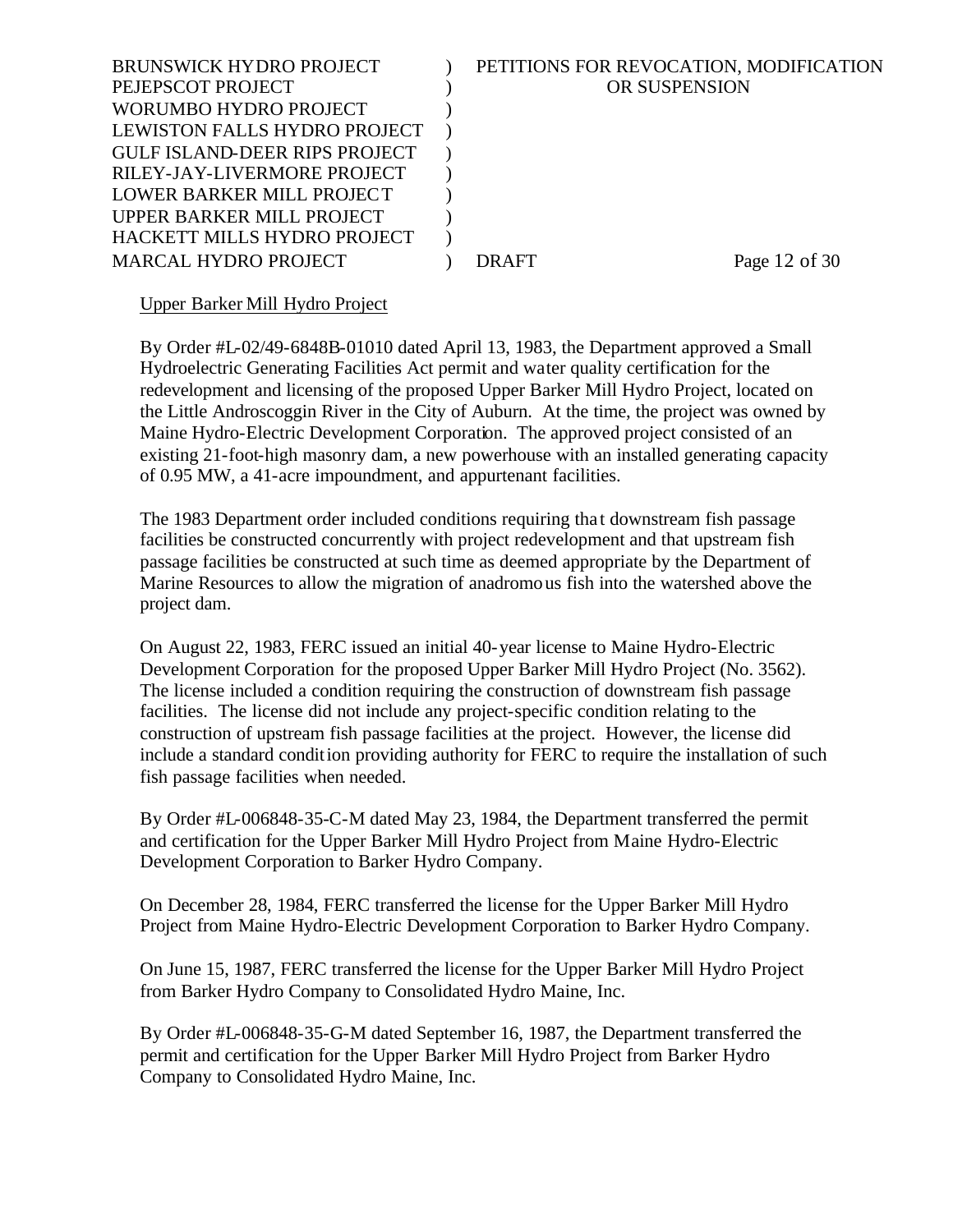| OR SUSPENSION<br>PEJEPSCOT PROJECT<br>WORUMBO HYDRO PROJECT<br>LEWISTON FALLS HYDRO PROJECT<br><b>GULF ISLAND-DEER RIPS PROJECT</b><br>RILEY-JAY-LIVERMORE PROJECT<br>LOWER BARKER MILL PROJECT<br>UPPER BARKER MILL PROJECT<br>HACKETT MILLS HYDRO PROJECT<br><b>MARCAL HYDRO PROJECT</b><br>Page 13 of 30<br>DR AFT | <b>BRUNSWICK HYDRO PROJECT</b> | PETITIONS FOR REVOCATION, MODIFICATION |  |
|-----------------------------------------------------------------------------------------------------------------------------------------------------------------------------------------------------------------------------------------------------------------------------------------------------------------------|--------------------------------|----------------------------------------|--|
|                                                                                                                                                                                                                                                                                                                       |                                |                                        |  |
|                                                                                                                                                                                                                                                                                                                       |                                |                                        |  |
|                                                                                                                                                                                                                                                                                                                       |                                |                                        |  |
|                                                                                                                                                                                                                                                                                                                       |                                |                                        |  |
|                                                                                                                                                                                                                                                                                                                       |                                |                                        |  |
|                                                                                                                                                                                                                                                                                                                       |                                |                                        |  |
|                                                                                                                                                                                                                                                                                                                       |                                |                                        |  |
|                                                                                                                                                                                                                                                                                                                       |                                |                                        |  |
|                                                                                                                                                                                                                                                                                                                       |                                |                                        |  |

On December 19, 1996, FERC transferred the license for the Upper Barker Hydro Project form Consolidated Hydro Maine, Inc. to Ridgewood Maine Hydro Partners, L.P.

Finally, by Order #L-006848-35-I-T dated June 29, 1997, the Department transferred the permit and certification for the Upper Barker Mill Hydro Project from Consolidated Hydro Maine, Inc. to Ridgewood Maine Hydro Partners, L.P.

## Hackett Mills Hydro Project

By Order #L-10052-35-A-N dated April 25, 1984, the Department approved a Maine Waterway Development and Conservation Act permit and water quality certification for the redevelopment and licensing of the proposed Hackett Mills Hydro Project, located on the Little Androscoggin River in the Towns of Minot and Poland. The project was then and is currently owned by Hackett Mills Hydro Associates. The approved project consisted of an existing 8-foot-high rock-filled timber crib dam, a new powerhouse with an installed capacity of 0.47 MW, a 60-acre impoundment, and appurtenant facilities.

The 1984 Department order included conditions requiring that downstream fish passage facilities be constructed concurrent with project redevelopment and that upstream fish passage facilities be constructed at such time as deemed appropriate by the Department of Marine Resources to allow the migration of anadromous fish into the watershed above the project dam.

On September 12, 1984, FERC issued an initial 40-year license to Hackett Mills Hydro Associates for the proposed Hackett Mills Hydro Project (No. 6398). The license included a condition requiring immediate installation of downstream fish passage facilities and construction of upstream fish passage facilities at the project following the construction of such facilities at the downstream Upper Barker Mill Project.

## Marcal Hydro Project

By Order #L-17778-33-C-N dated May 23, 1997, the Department approved water quality certification for the licensing of the existing Marcal Hydro Project, located on the Little Androscoggin River in the Town of Mechanic Falls. The project was then and is currently owned by Ridgewood Maine Hydro Partners, L.P. The approved project consisted of a granite and concrete gravity dam with a maximum height of 15 feet, a powerhouse with an installed generating capacity of 1.3 MW, a 27-acre impoundment, and appurtenant facilities.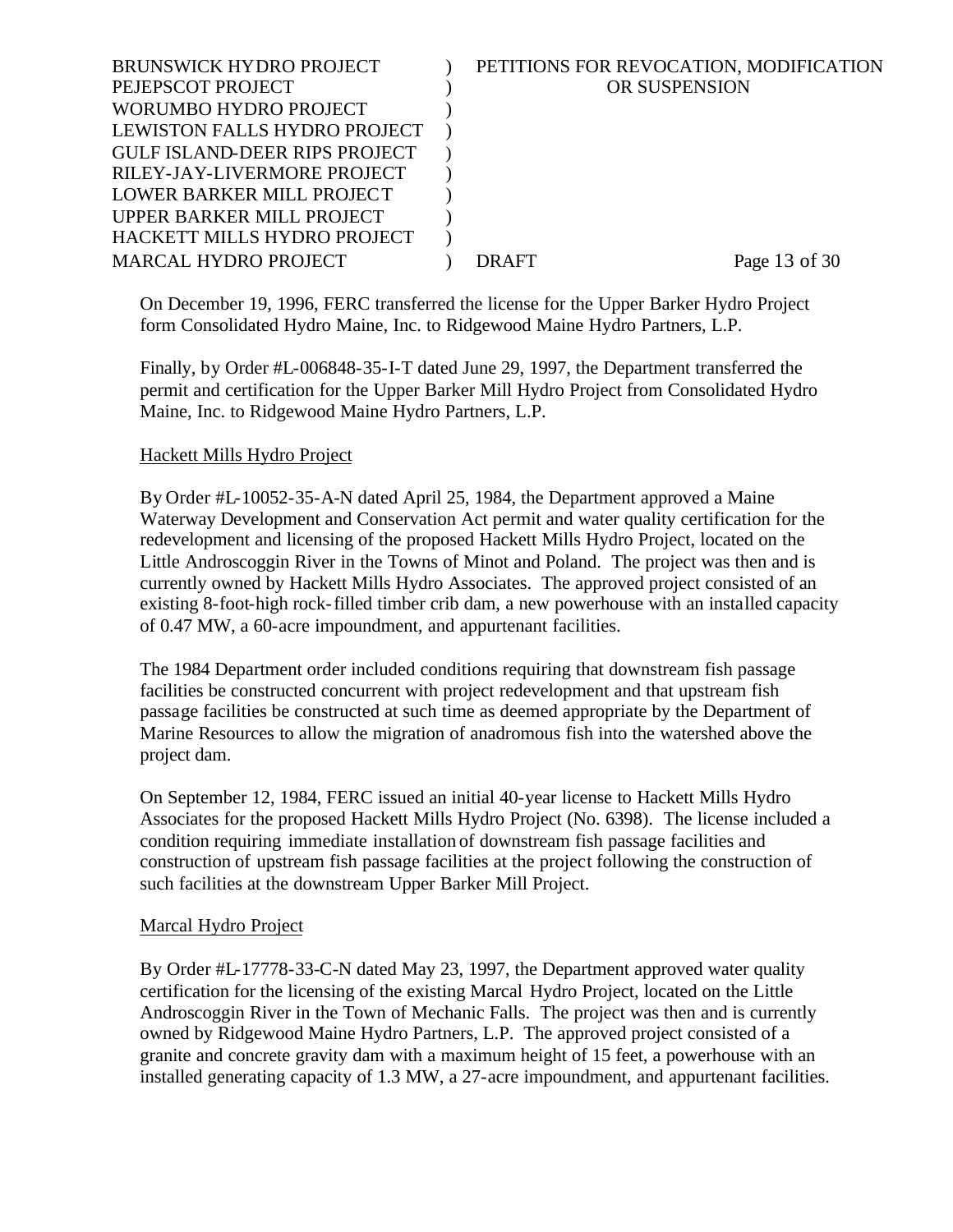| <b>BRUNSWICK HYDRO PROJECT</b>       | PETITIONS FOR REVOCATION, MODIFICATION |
|--------------------------------------|----------------------------------------|
| PEJEPSCOT PROJECT                    | OR SUSPENSION                          |
| WORUMBO HYDRO PROJECT                |                                        |
| LEWISTON FALLS HYDRO PROJECT         |                                        |
| <b>GULF ISLAND-DEER RIPS PROJECT</b> |                                        |
| RILEY-JAY-LIVERMORE PROJECT          |                                        |
| LOWER BARKER MILL PROJECT            |                                        |
| UPPER BARKER MILL PROJECT            |                                        |
| HACKETT MILLS HYDRO PROJECT          |                                        |
| <b>MARCAL HYDRO PROJECT</b>          | Page $14$ of $30$<br>DRAFT             |
|                                      |                                        |

The 1997 Department order included conditions requiring that downstream fish passage facilities be constructed and operational within 2 years of issuance of a FERC license and that upstream fish passage facilities be installed, or an alternative fish passage plan provided, at such time as is deemed appropriate by the Department of Marine Resources and/or the Atlantic Salmon Commission to allow the migration of anadromous fish into the watershed above the project dam, except that upstream passage is not required until the agencies produce an anadromous fish restoration and management plan for the Little Androscoggin River Basin.

On July 17, 1997, FERC issued an initial 40-year license to Ridgewood Maine Hydro Partners, L.P. for the existing Marcal Hydro Project (No. 11482). The license included conditions requiring immediate installation of downstream fish passage facilities and reserving FERC's authority to require the licensee to construct, maintain and operate such fishways as may be prescribed by the Secretary of the Interior under Section 18 of the Federal Power Act.

## 4. PETITIONS FOR REVOCATION, MODIFICATION OR SUSPENSION

On October 3, 2005, Friends of Merrymeeting Bay filed a petition (dated September 29, 2005) requesting that the Board revoke, modify or suspend the Maine hydropower permits and water quality certifications for the Brunswick, Pejepscot, Worumbo, Lewiston Falls, Upper Androscoggin, and Gulf Island-Deer Rips Hydro Projects on the Androscoggin River to provide for immediate safe downstream and upstream passage of American eel and safe ingress and egress, within the scope of their historic range, for American shad, blueback herring, alewife, and Atlantic salmon.<sup>9</sup> Friends of Merrymeeting Bay also requests that the Board modify the project permits to comply with 38 M.R.S.A. Section  $464(10)$ ,  $10$  which requires existing hydropower facilities to implement reasonable changes that do not significantly affect existing energy generation capability and which would result in improvements in habitat and aquatic life.

On November 10, 2005, Douglas H. Watts filed a petition (dated October 3, 2005) requesting that the Board modify the water quality certifications issued for the Brunswick, Pejepscot, Worumbo, Lewiston Falls, Upper Androscoggin, Deer Rips, Gulf Island, Livermore, Jay, and Riley dams on the Androscoggin River and the Lower Barker Mill, Upper Barker Mill,

 $9$  The portion of the petition filed by Friends of Merrymeeting Bay dealing with fish passage at various dams on the Kennebec River is being dealt with in a separate proceeding.

 $10$  In its petition, Friends of Merrymeeting Bay incorrectly cited this provision as 38 M.R.S.A. Section 464(1).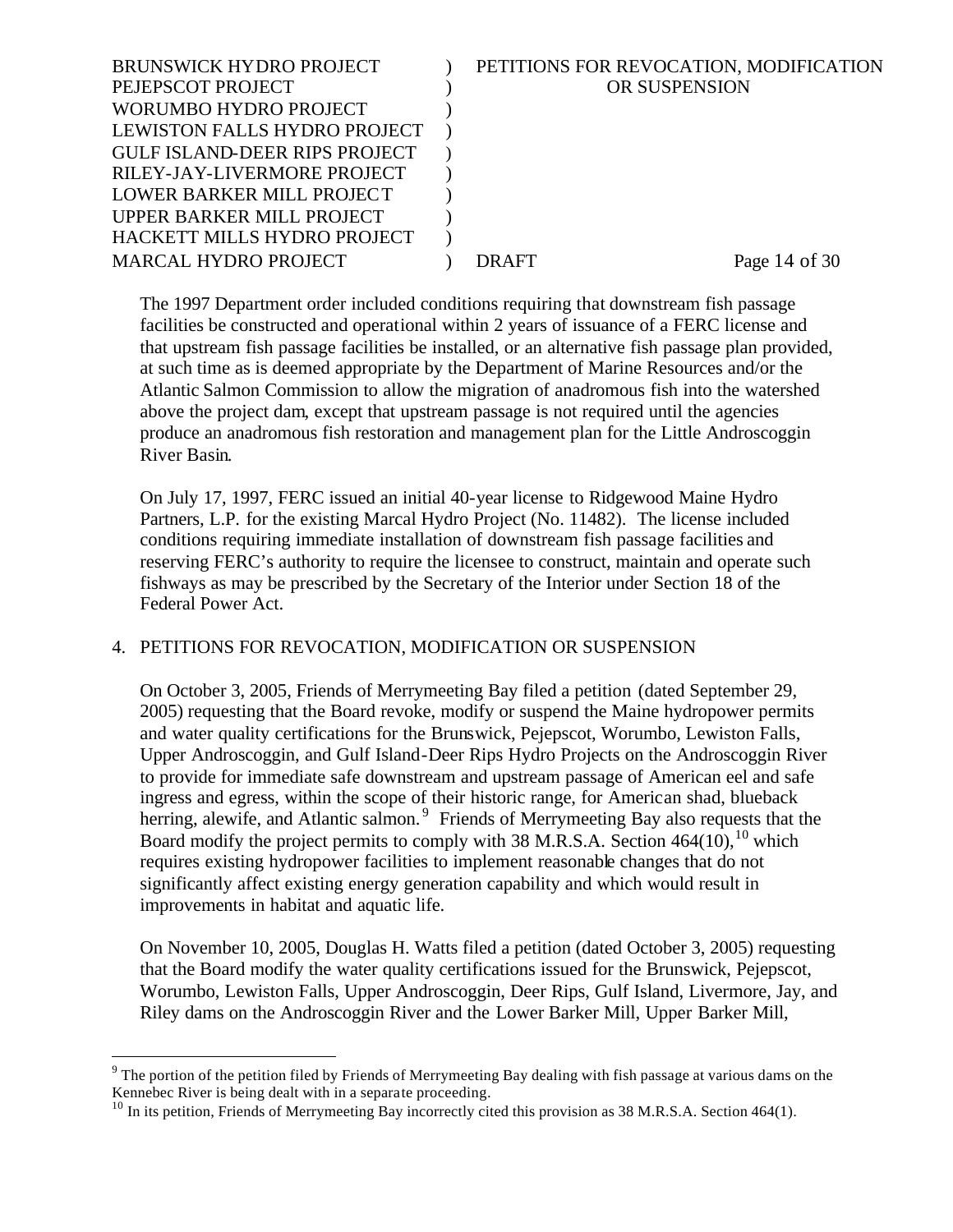| <b>BRUNSWICK HYDRO PROJECT</b>       | PETITIONS FOR REVOCATION, MODIFICATION |
|--------------------------------------|----------------------------------------|
| PEJEPSCOT PROJECT                    | OR SUSPENSION                          |
| WORUMBO HYDRO PROJECT                |                                        |
| LEWISTON FALLS HYDRO PROJECT         |                                        |
| <b>GULF ISLAND-DEER RIPS PROJECT</b> |                                        |
| RILEY-JAY-LIVERMORE PROJECT          |                                        |
| LOWER BARKER MILL PROJECT            |                                        |
| UPPER BARKER MILL PROJECT            |                                        |
| HACKETT MILLS HYDRO PROJECT          |                                        |
| <b>MARCAL HYDRO PROJECT</b>          | Page 15 of 30<br>DR AFT                |
|                                      |                                        |

Hackett Mills, and Marcal dams on the Little Androscoggin River to provide immediate safe and effective upstream and downstream passage for American eel. Douglas H. Watts also requests that the Board modify the water quality certifications issued for the Brunswick, Pejepscot, and Worumbo dams to require safe passage for Sea Lamprey.

#### 5. APPLICABLE STANDARDS

l

Title 38 M.R.S.A. Section 341-D(3) provides that, after written notice and opportunity for a hearing, the Board may modify in whole or in part any license, or may issue an order prescribing necessary corrective action, or may act in accordance with the Maine Administrative Procedure Act to revoke or suspend a license, whenever the Board finds that any one of seven specified criteria are met.

Section 27 of the DEP's Chapter 2 Rules for the Processing of Applications and Other Administrative Matters provides that any person, including the Commissioner, may petition the Board to revoke, modify or suspend a license. The DEP's Rules further provide that, after notice and opportunity for the petitioner and the licensee to be heard, the Board shall, within 30 days of the filing of the petition,  $\frac{11}{11}$  dismiss the petition or schedule a hearing on the petition. Finally, the DEP's Rules provide that, after a hearing, the Board may modify in whole or in part any license, issue an order prescribing necessary corrective action, or refer a license to District Court for revocation or suspension when the Board finds that:

- A. The licensee has violated any condition of the license;
- B. The licensee has obtained a license by misrepresenting or failing to disclose fully all relevant facts;
- C. The licensed activity poses a threat to human health or the environment;
- D. The license fails to include any standard or limitation legally required on the date of issuance;
- E. There has been a change in any condition or circumstance that requires revocation, suspension or a temporary or permanent modification of the terms of the license;

 $11$  The Board has acted on the petitions as expeditiously as possible, given its meeting schedule, other meeting agenda commitments, and the need to give the owners of the dams sufficient time to respond to the petitions. Petitioners have agreed to the Board's schedule for consideration of the petitions.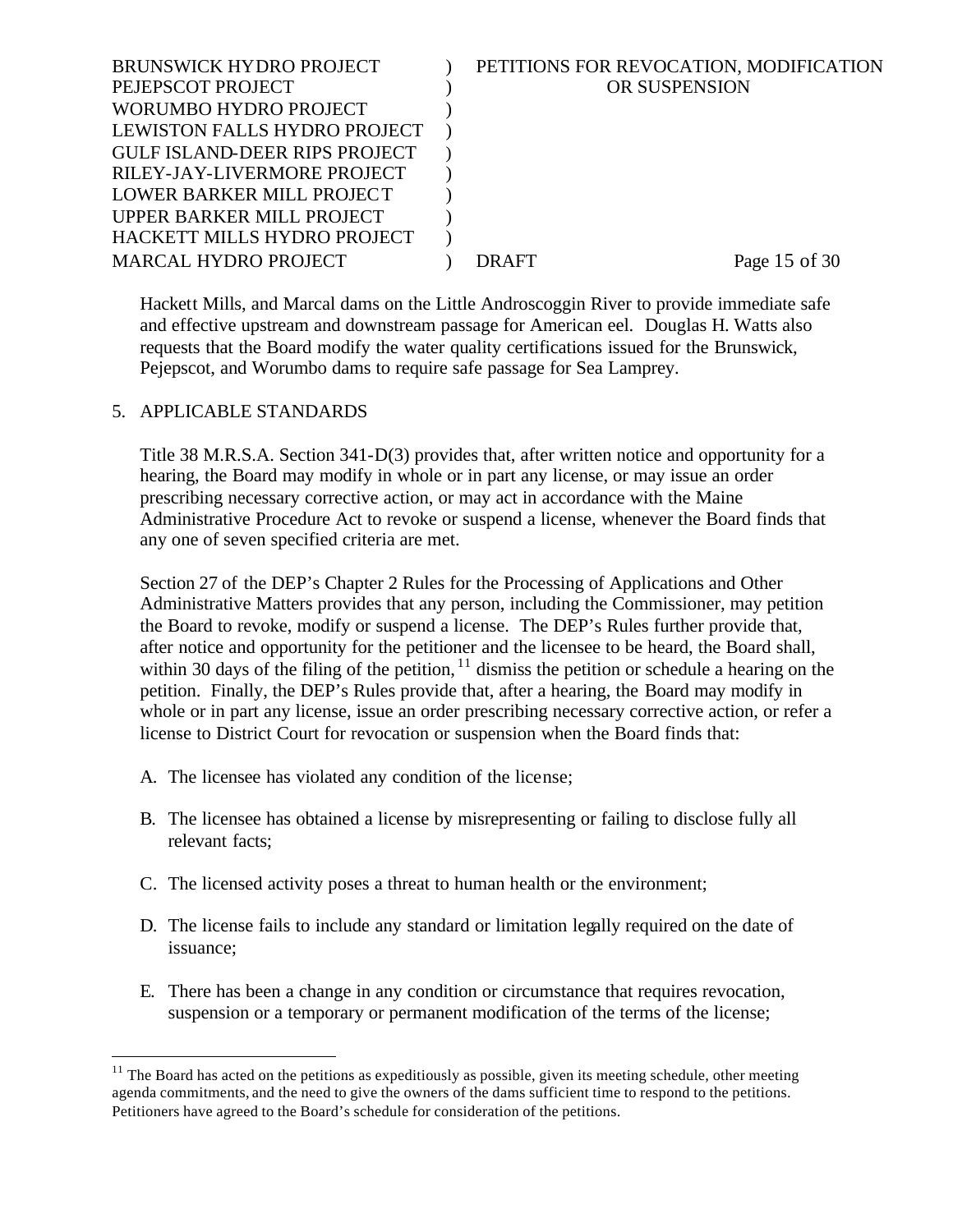| <b>BRUNSWICK HYDRO PROJECT</b><br>PEJEPSCOT PROJECT                  | PETITIONS FOR REVOCATION, MODIFICATION<br>OR SUSPENSION |               |
|----------------------------------------------------------------------|---------------------------------------------------------|---------------|
| WORUMBO HYDRO PROJECT                                                |                                                         |               |
| LEWISTON FALLS HYDRO PROJECT<br><b>GULF ISLAND-DEER RIPS PROJECT</b> |                                                         |               |
| RILEY-JAY-LIVERMORE PROJECT                                          |                                                         |               |
| LOWER BARKER MILL PROJECT<br>UPPER BARKER MILL PROJECT               |                                                         |               |
| HACKETT MILLS HYDRO PROJECT                                          |                                                         |               |
| <b>MARCAL HYDRO PROJECT</b>                                          | <b>DRAFT</b>                                            | Page 16 of 30 |

- F. The licensee has violated any law administered by the Department; or
- G. The license fails to include any standard or limitation required pursuant to the federal Clean Air Act Amendments of 1990.

## 6. STANDARD TO BE APPLIED BY THE BOARD IN DECIDING WHETHER TO DISMISS THE PETITIONS OR PROCEED TO HEARING

The Board may only modify, or take such other actions as are listed in Chapter 2, section 27, after providing licensees with an opportunity for hearing. Whether to dismiss a petition to modify, suspend or revoke or proceed to hearing is discretionary with the Board. Factors to consider in exercising that discretion include whether the petition describes a sufficient factual basis that, if proven at a hearing, would support the requested action by the Board, with reference to the standards listed in section 27, A through H. The Board must also consider whether there are any legal impediments to the Board taking the requested action.

## 7. STANDING

Section 27 of the DEP's Chapter 2 Rules for the Processing of Applications and Other Administrative Matters provides that any person, including the Commissioner, may petition the Board to revoke, modify or suspend a license. For the purposes of the Chapter 2 Rules, "person" means any individual; partnership; corporation; Federal, state or local government entity; association; or public or private organization of any character; except the agency conducting the proceeding.

Petitioner Friends of Merrymeeting Bay is a  $501(c)(3)$  non-profit organization whose mission is to preserve, protect, and improve the unique ecosystems of Merrymeeting Bay.

Petitioner Watts is a resident of Augusta, Maine, with a demonstrated interest in the native migratory fish species of the Androscoggin River.

In its response to the petition filed by Friends of Merymeeting Bay, Miller Hydro Group argues that the petitioner has not presented any evidence that it has been harmed by the alleged impact of the Worumbo Project on the American eel or other identified species of fish and thus has not established standing to petition the Board. In its response to the petitions, Topsham Hydro Partners argues that neither petitioner has established that they would suffer particularized injury as a result of the current operation of the Pejepscot Hydro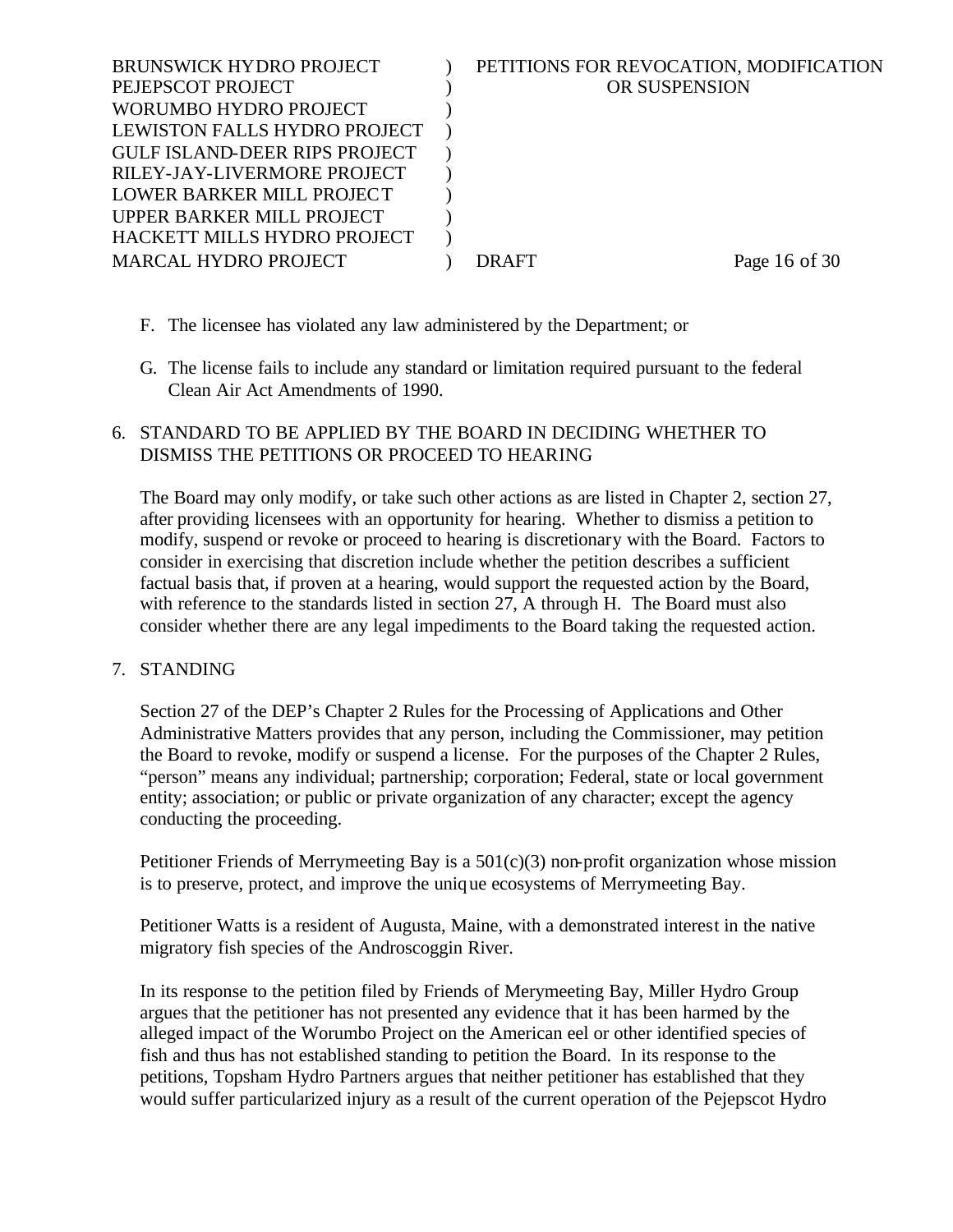| PETITIONS FOR REVOCATION, MODIFICATION |
|----------------------------------------|
| OR SUSPENSION                          |
|                                        |
|                                        |
|                                        |
|                                        |
|                                        |
|                                        |
|                                        |
| Page 17 of 30<br>DR AFT                |
|                                        |

Project or that they would have aggrieved status and standing if the Board dismissed the petitions or denied the request to modify the permit and water quality certification for the Pejepscot Hydro Project.<sup>12</sup>

The Chapter 2 Rules provide that "any person"<sup>13</sup> may petition the Board to revoke, modify or suspend a license. The demonstration of harm or of standing as an aggrieved party that is necessary to bring an appeal is not required for a person to have standing to file a petition to revoke, modify or suspend a license. Therefore, the Board will consider the petitions of Friends of Merrymeeting Bay and Douglas H. Watts.

## 8. BASIS OF PETITIONS

l

Petitioners contend that four of the criteria set forth for the revocation, modification, or suspension of a license<sup>14</sup> are met. Specifically, the petitioners contend that:

- The licensed activities pose a threat to human health or the environment, in that thousands of eels and other fish are being killed through passage in the turbines at the dams: $15$
- The licenses fail to include standards or limitations legally required on the date of issuance, in that the failure of the water quality certifications issued for the dams to require passage facilities for eels violates state water quality standards;
- There have been changes in conditions or circumstances that require revocation, suspension or a temporary or permanent modification of the terms of the licenses, in that the federal government is now considering protection of the American eel under the United States Endangered Species Act, and in that there is now a greater awareness and definitive documentation of the consequences of no safe downstream passage; and

 $12$  For the purposes of the DEP' Chapter 2 Rules, "aggrieved person" means many person whom the Board determines may suffer particularized injury as a result of a licensing or other decision. See 06-096 CMR Chapter 2, Section 1(B).

 $13$  For the purposes of the DEP's Chapter 2 Rules, "person" means any individual; partnership; corporation; Federal, state or local government entity; association; or public or private organization of any character; except the agency conducting the proceeding. See 06-096 CMR Chapter 2, Section 1(O).

<sup>&</sup>lt;sup>14</sup> For the purposes of the DEP's Chapter 2 Rules, "license" means any license, license amendment, license renewal, transfer, permit, variance, approval or certification issued by the Department. See 06-096 CMR Chapter 2, Section 1(J).

 $15$  Only Petitioner Friends of Merrymeeting Bay contends that this criterion is met.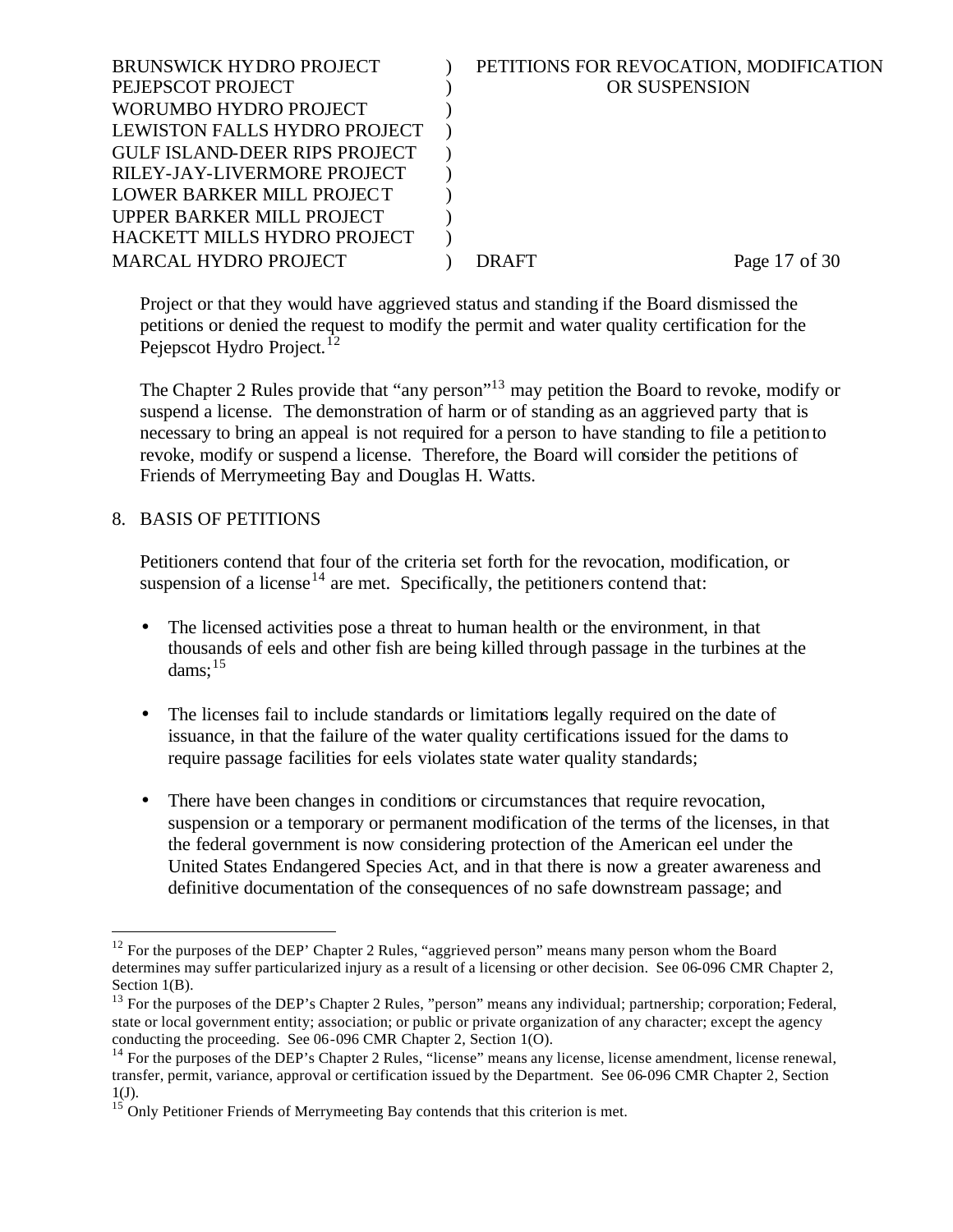| PETITIONS FOR REVOCATION, MODIFICATION |               |
|----------------------------------------|---------------|
| <b>OR SUSPENSION</b>                   |               |
|                                        |               |
|                                        |               |
|                                        |               |
|                                        |               |
|                                        |               |
|                                        |               |
|                                        |               |
| DRAFT                                  | Page 18 of 30 |
|                                        |               |

• The licensees have violated laws administered by the Department, in that the lack of safe eel passage violates the Clean Water Act and causes the Androscoggin and Little Androscoggin Rivers to violate Maine water quality standards.

Petitioner Friends of Merrymeeting Bay specifically requests that the Board: (1) require temporary dusk-to-dawn shutdowns of all turbines from September 1 through November 30, 2005, along with at least temporary safe downstream passage; (2) require the submission by project owners of a proposed eel and fish passage plan by March 1, 2006; and (3) by September 1, 2006, require permanent eel passage consisting of either seasonal nighttime turbine shut downs or punch plate eel excluders over intakes, in combination with deep gate passage.

#### 9. RESPONSES TO PETITIONS

l

The owners of the dams that are the subject of the pending petitions all recommend that the petitions be dismissed.

- a. Miller Hydro Group. In its response to the petition of Friends of Merrymeeting Bay, Miller Hydro Group argues that the petitioner has presented no evidence of harm to the American eel (or other species) from the operation of the Worumbo Project specifically or in the Androscoggin River generally.<sup>16</sup> Miller Hydro Group further argues that the water quality certification for the Worumbo Project contains no language authorizing the Board to "reopen" it for amendment and that, as a consequence, the Board has no authority to reopen and amend the certificationFinally, Miller Hydro Group argues that the petitioner has presented no evidence regarding the economic impact of the relief it seeks, and that the significant economic costs and loss of generation that would result from the actions requested by the petitioner must be evaluated.
- b. Topsham Hydro Partners. In its response to the petitions, Topsham Hydro Partners argues that the petitions provide no specific evidence with respect to the Pejepscot dam, or its alleged impact upon the American eel. Topsham Hydro Partners further argue that there is "a substantial probability" that the United States Supreme Court will conclude that the State lacks the legal basis to order federally-licensed hydroelectric facilities to

<sup>&</sup>lt;sup>16</sup> Miller Hydro Group's response to the petition filed by Friends of Merrymeeting Bay is dated November 17, 2005, and thus was written before the November 10, 2005 filing of the petition of Douglas H. Watts. Miller Hydro Group has not submitted a response to the Watts' petition.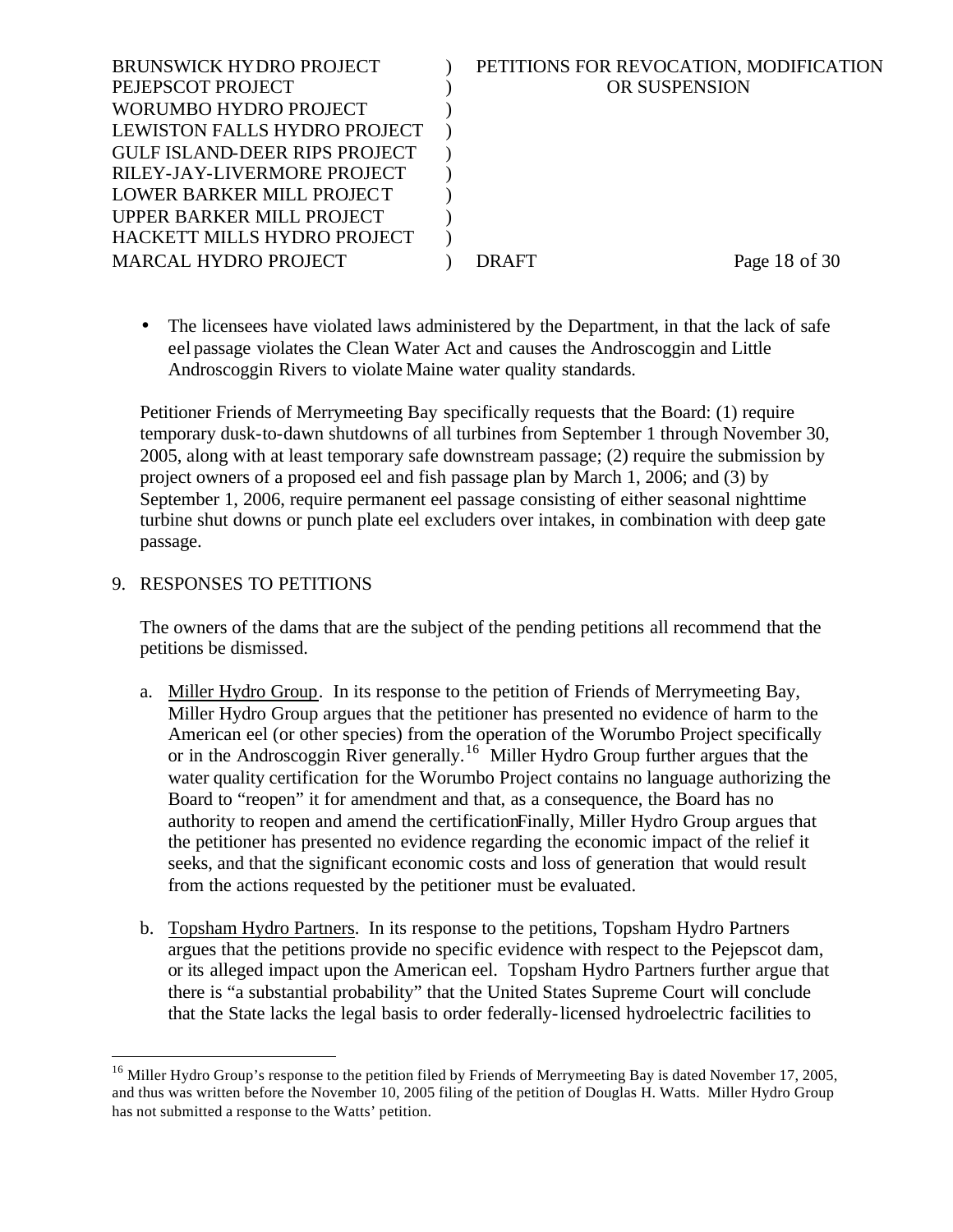| <b>BRUNSWICK HYDRO PROJECT</b>       | PETITIONS FOR REVOCATION, MODIFICATION |
|--------------------------------------|----------------------------------------|
| PEJEPSCOT PROJECT                    | OR SUSPENSION                          |
| WORUMBO HYDRO PROJECT                |                                        |
| LEWISTON FALLS HYDRO PROJECT         |                                        |
| <b>GULF ISLAND-DEER RIPS PROJECT</b> |                                        |
| RILEY-JAY-LIVERMORE PROJECT          |                                        |
| LOWER BARKER MILL PROJECT            |                                        |
| UPPER BARKER MILL PROJECT            |                                        |
| HACKETT MILLS HYDRO PROJECT          |                                        |
| <b>MARCAL HYDRO PROJECT</b>          | Page 19 of 30<br>DR AFT                |
|                                      |                                        |

take measures like those requested by the petitioners.<sup>17</sup> Topsham Hydro Partners further argue that it would be premature for the Board to assume the outcome of the on-going federal status review of the American eel, or to presume what steps federal agencies might declare should be undertaken with respect to eels. Topsham Hydro Partners further argue that, because there is no evidence regarding the impact of the Pejepscot Hydro Project on the passage of American eels and because no State agency has recommended that eel passage be monitored or that eel passage facilities be installed at the project, neither the Department nor the Board would have any basis for including any conditions in the Pejepscot Hydro Project permit or certification addressing eels. Finally, Topsham Hydro Partners argues that the petitioner has presented no evidence regarding the economic impact of the relief it seeks, and that the significant economic costs and loss of generation that would result from the actions requested by the petitioner must be evaluated.

- c. FPL Energy Maine Hydro LLC. In its response to the petitions, FPL Energy Maine Hydro LLC argues that the Petitioners do not describe project-specific facts, or what project-specific evidence they would offer, to support their contentions that the water quality certifications for the Brunswick, Lewiston Falls, and Gulf Island-Deer Rips projects should be modified to provide passage for migrating fish. FPL Energy further argues that the petitions are not a permissible means to challenge the water quality certifications for these projects. Finally, FPL Energy argues, with respect to the Gulf Island-Deer Rips Project, that any challenges to the DEP's findings and conclusions with respect to fish passage should have been filed in the form of an appeal of the Department's September 21, 2005 order approving water quality certification for the project, and that neither Petitioner has appealed that decision.
- d. City of Lewiston. In response to the petitions, the City of Lewiston argues that granting the Petitioners' requests would eliminate the economic viability of the Upper Androscoggin Project and the valuable environmental and economical contribution of hydropower generation at the site. The City of Lewiston further argues that the Petitioners offer no evidence that the Upper Androscoggin Project has had any impact on the American eel.
- e. International Paper Company. In response to the petition of Douglas H. Watts, International Paper Company argues that, at the time the water quality certification was

<sup>&</sup>lt;sup>17</sup> The case in question here—*S.D. Warren v. Board of Environmental Protection*—is discussed in more detail in Section 10 of this Order.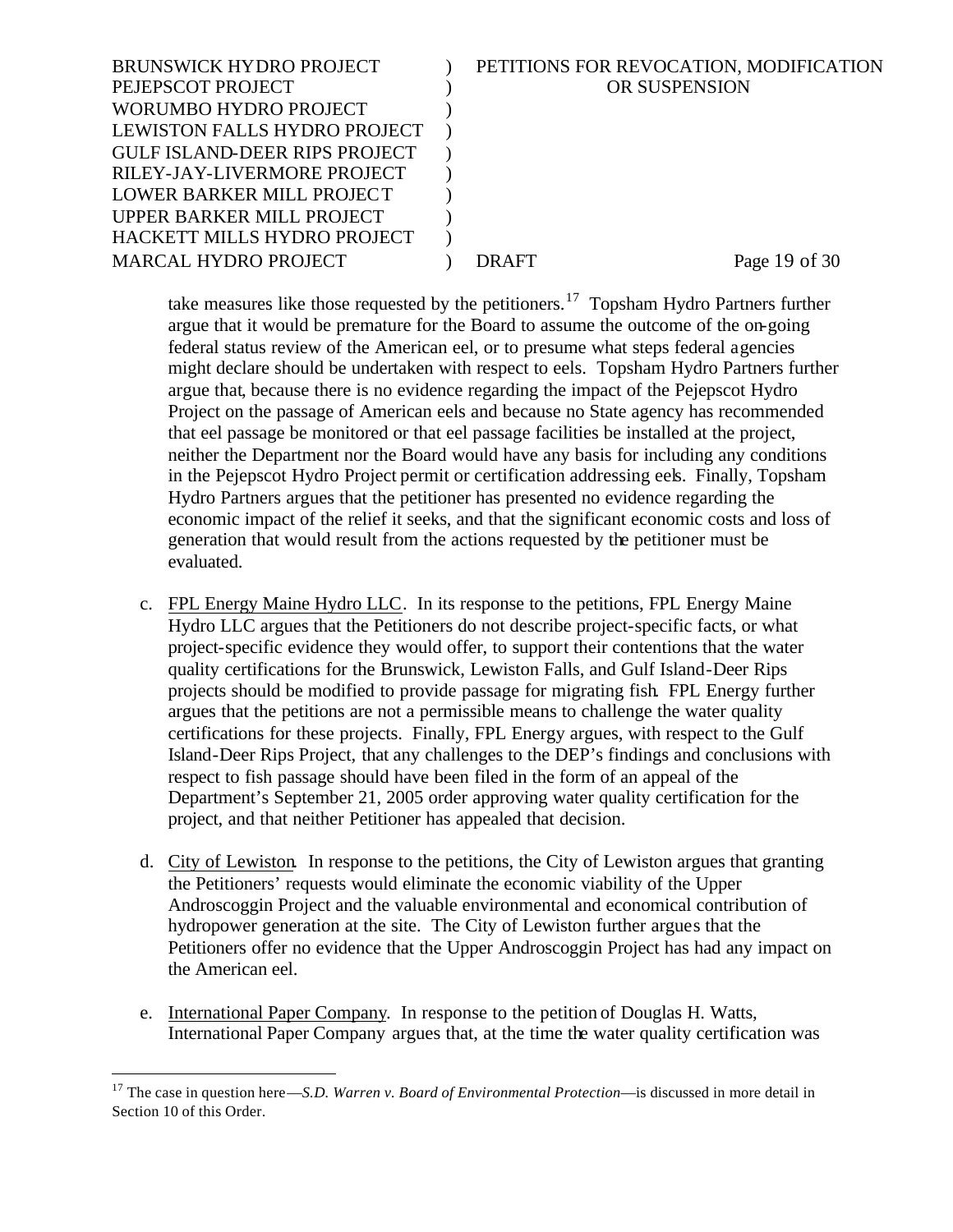| <b>BRUNSWICK HYDRO PROJECT</b>       | PETITIONS FOR REVOCATION, MODIFICATION |
|--------------------------------------|----------------------------------------|
| PEJEPSCOT PROJECT                    | OR SUSPENSION                          |
| WORUMBO HYDRO PROJECT                |                                        |
| LEWISTON FALLS HYDRO PROJECT         |                                        |
| <b>GULF ISLAND-DEER RIPS PROJECT</b> |                                        |
| RILEY-JAY-LIVERMORE PROJECT          |                                        |
| LOWER BARKER MILL PROJECT            |                                        |
| UPPER BARKER MILL PROJECT            |                                        |
| HACKETT MILLS HYDRO PROJECT          |                                        |
| <b>MARCAL HYDRO PROJECT</b>          | Page 20 of 30<br>DR AFT                |
|                                      |                                        |

issued for the Riley-Jay-Livermore Project, all legal requirements were met, and that no new legal requirements have arisen since then. International Paper further argues that the current review being conducted by the Department of the Interior concerning the status of the American eel has no legal import nor does it constitute a change in condition or circumstance in and of itself. Finally, International Paper argues that the Riley-Jay-Livermore Project has been, and will continue to be, operated in compliance with the terms and conditions of the water quality certification and any other federal and state licenses, permits and orders related to the project, and that the company has not violated any law administered by the Department in connection with the project.

- f. Rumford Paper Company. In response to the petition of Douglas H. Watts, Rumford Paper Company states that it has no substantive comments at this time and that is reserves the right to participate in the future as an interested party.  $18$
- g. Ridgewood Maine Hydro Hydro LLC. In its response to the petition of Douglas H. Watts, Ridgewood Maine Hydro LLC argues that the petitioner does not describe any project-specific facts, or what project-specific evidence he would offer, to support the contention that eel passage is necessary at the Lower Barker Mill, Upper Barker Mill, and Marcal projects. Ridgewood further argues that the petitioner has provided no projectspecific evidence to show that there are changed circumstances or conditions at the projects since the water quality certifications were issued or to show that the applicable water quality standards are no longer being met. Finally, Ridgewood argues that the petition is not a permissible means to challenge the water quality certifications for the projects.
- h. Hackett Mills Hydro Associates. In its response to the petition of Douglas H. Watts, Hackett Mills Hydro Associates argues that the petitioner does not describe any projectspecific facts, or what project-specific evidence he would offer, to support the contention that eel passage is necessary at the Hackett Mills Project. Hackett Mills Hydro Associates further argues that the petitioner has provided no project-specific evidence to show that there are changed circumstances or conditions at the project since the water quality certifications were issued or to show that the applicable water quality standards are no longer being met. Finally, Hackett Mills Hydro Associates argues that the petition is not a permissible means to challenge the water quality certification for the project.

<sup>&</sup>lt;sup>18</sup> Rumford Paper Company, through its subsidiary Rumford Falls Power Company, currently owns and operates the Rumford Falls Hydro Project (FERC No. 2333), which is located on the Androscoggin River above the Riley-Jay-Livermore Project.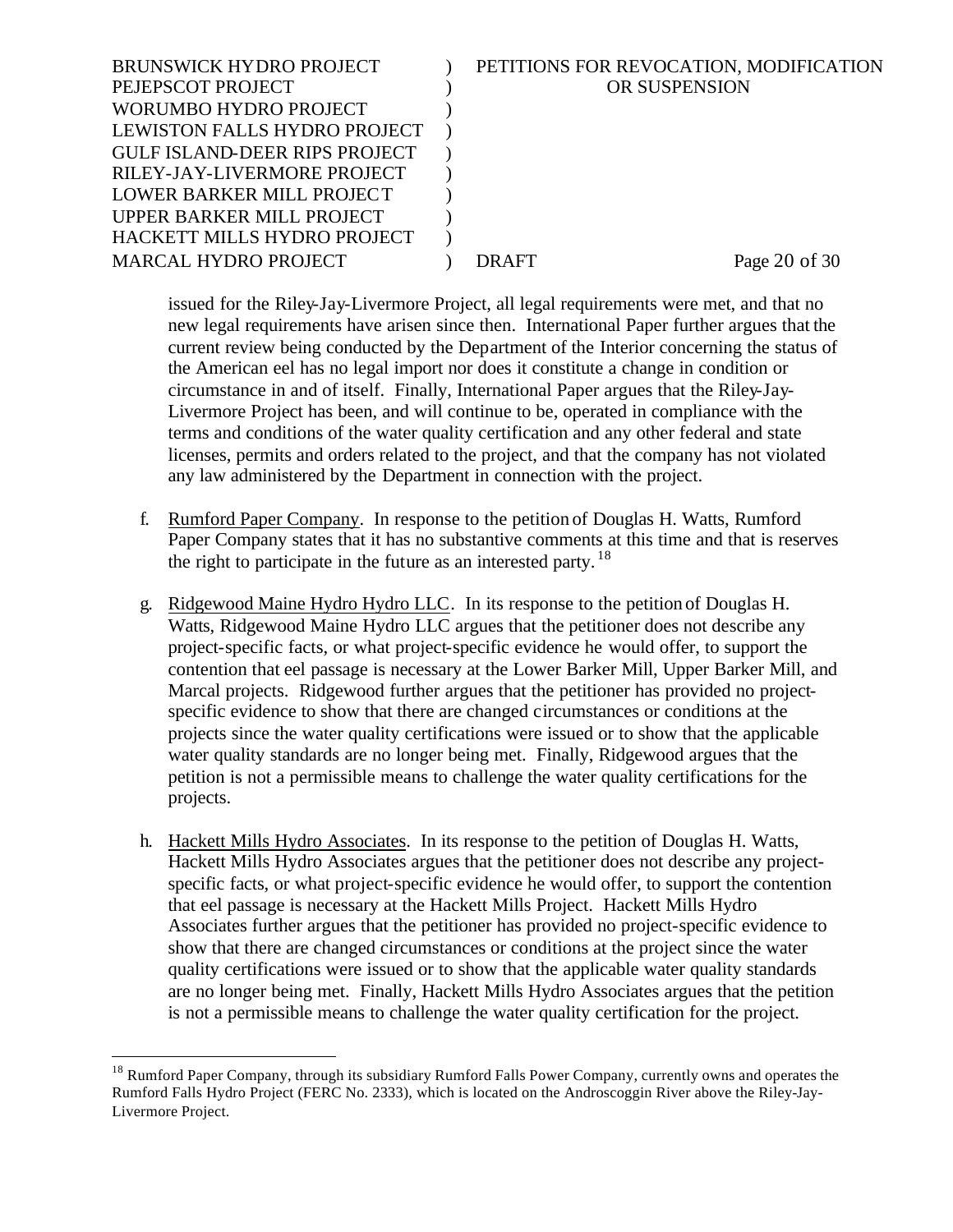| <b>BRUNSWICK HYDRO PROJECT</b><br>PEJEPSCOT PROJECT | PETITIONS FOR REVOCATION, MODIFICATION<br>OR SUSPENSION |  |
|-----------------------------------------------------|---------------------------------------------------------|--|
| WORUMBO HYDRO PROJECT                               |                                                         |  |
| LEWISTON FALLS HYDRO PROJECT                        |                                                         |  |
| <b>GULF ISLAND-DEER RIPS PROJECT</b>                |                                                         |  |
| RILEY-JAY-LIVERMORE PROJECT                         |                                                         |  |
| LOWER BARKER MILL PROJECT                           |                                                         |  |
| UPPER BARKER MILL PROJECT                           |                                                         |  |
| HACKETT MILLS HYDRO PROJECT                         |                                                         |  |
| <b>MARCAL HYDRO PROJECT</b>                         | Page 21 of 30<br>DRAFT                                  |  |
|                                                     |                                                         |  |

## 10. DISCUSSION AND FINDINGS OF FACT

a. Current Status of eel/anadromous fish passage.

Based on the information available in the Department's permitting, certification, and condition compliance files for the projects addressed in the petitions, the Board makes the following findings of fact regarding the current status of passage for eels and anadromous fish at the dams on the Androscoggin and Little Androscoggin Rivers that are the subject of the pending petitions.

Eels.

l

There are currently no specific upstream or downstream passage facilities or operational measures in place for catadromous <sup>19</sup> eels at any dams on the Androscoggin River or Little Androscoggin River. Eels are currently present throughout the Androscoggin River watershed.

## Anadromous fish.

A permanent vertical slot fishway, sorting and transfer facility to provide upstream passage for anadromous<sup>20</sup> fish, along with a permanent downstream anadromous fish passage facility, became operational at the Brunswick Hydro Project in 1983. Through 2004, a total of 925,000 adult river herring,  $21$  247 adult American shad, and 654 adult Atlantic salmon have been captured at the Brunswick fishway and distributed into otherwise inaccessible habitat in the Androscoggin and Little Androscoggin Rivers.<sup>22</sup> Studies are currently underway in an attempt to improve the effectiveness of the fishway in attracting and passing shad. The Brunswick fish sorting and transfer facility is operated by the Department of Marine Resources. Since 1983, DMR has operated the facility to exclude sea lamprey from passing into the river above the Brunswick Dam.

 $19$  Catadromous fish migrate from freshwater to the ocean to spawn, and then migrate back to freshwater as juveniles to grow to maturity.

<sup>&</sup>lt;sup>20</sup> Anadromous fish migrate from the ocean to freshwater to spawn, and then migrate back to the ocean as juveniles to grow to maturity.

 $21$ <sup>21</sup> The term "river herring" includes both alewife and blueback herring.

<sup>&</sup>lt;sup>22</sup> Source: 2005 Brunswick Fishway Report, Maine Department of Marine Resources (March 2005).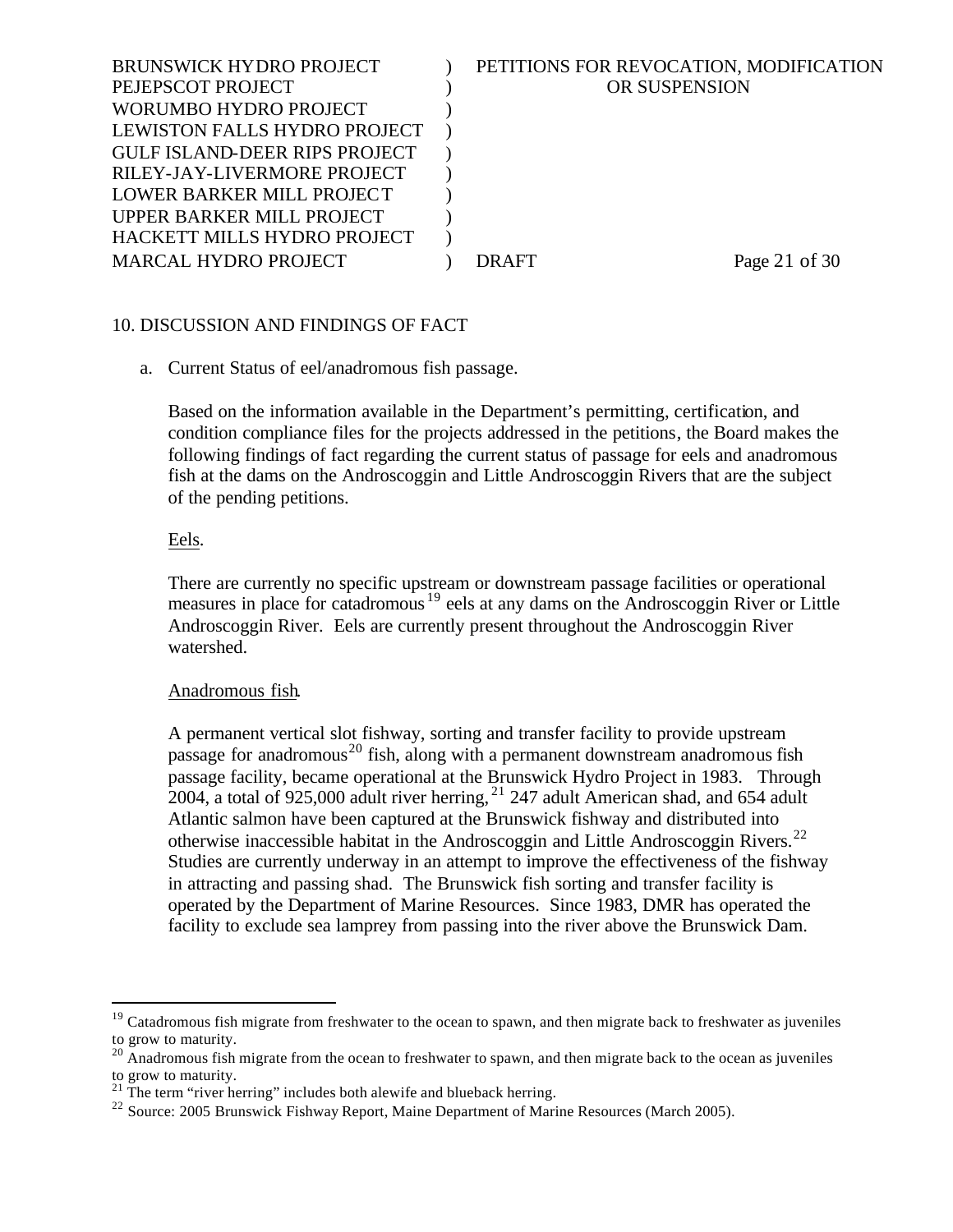| <b>BRUNSWICK HYDRO PROJECT</b>       | PETITIONS FOR REVOCATION, MODIFICATION |
|--------------------------------------|----------------------------------------|
| PEJEPSCOT PROJECT                    | <b>OR SUSPENSION</b>                   |
| WORUMBO HYDRO PROJECT                |                                        |
| LEWISTON FALLS HYDRO PROJECT         |                                        |
| <b>GULF ISLAND-DEER RIPS PROJECT</b> |                                        |
| RILEY-JAY-LIVERMORE PROJECT          |                                        |
| LOWER BARKER MILL PROJECT            |                                        |
| UPPER BARKER MILL PROJECT            |                                        |
| HACKETT MILLS HYDRO PROJECT          |                                        |
| <b>MARCAL HYDRO PROJECT</b>          | Page 22 of 30<br>DR AFT                |
|                                      |                                        |

A permanent fish lift to provide upstream passage for anadromous fish, along with a permanent downstream anadromous fish passage facility, became operational at the Pejepscot Hydro Project in 1988.

A permanent fish lift to provide upstream passage for anadromous fish, along with a permanent downstream anadromous fish passage facility, became operational at the Worumbo Hydro Project in 1989.

There are currently no upstream or downstream passage facilities for anadromous fish at any other dams on the main stem Androscoggin River.

On the Androscoggin River, the historic range of Atlantic salmon extended to Rumford Falls, while the Great Falls (Lewiston Falls) presented a barrier to other sea-run species (e.g., alewives and shad). On the Little Androscoggin River, the historic range of Atlantic salmon, alewife and American shad extended upstream above the site of the Marcal Project.

Permanent downstream anadromous fish passage facilities have been installed at the Lower Barker Mill, Upper Barker Mill, Hackett Mills, and Marcal projects on the Little Androscoggin River.

There are currently no upstream passage facilities for anadromous fish at any dams on the Little Androscoggin River.

## Compliance.

Based on the above findings of fact, the Board concludes that the Brunswick, Pejepscot, Worumbo, Lewiston Falls, Gulf Island-Deer Rips, and Riley-Jay-Livermore projects on the Androscoggin River and the Lower Barker Mill, Upper Barker Mill, Hackett Mills, and Marcal projects on the Little Androscoggin River are currently in compliance with the terms and conditions of their permits and/or water quality certifications with respect to providing passage for eels and anadromous fish.

#### b. The Legal Effect of Modifying a Water Quality Certification That Does Not Contain a Specific Reopener.

The Petitioners ask the Board to modify permits and/or water quality certifications that were issued for six projects on the Androscoggin River and four projects on the Little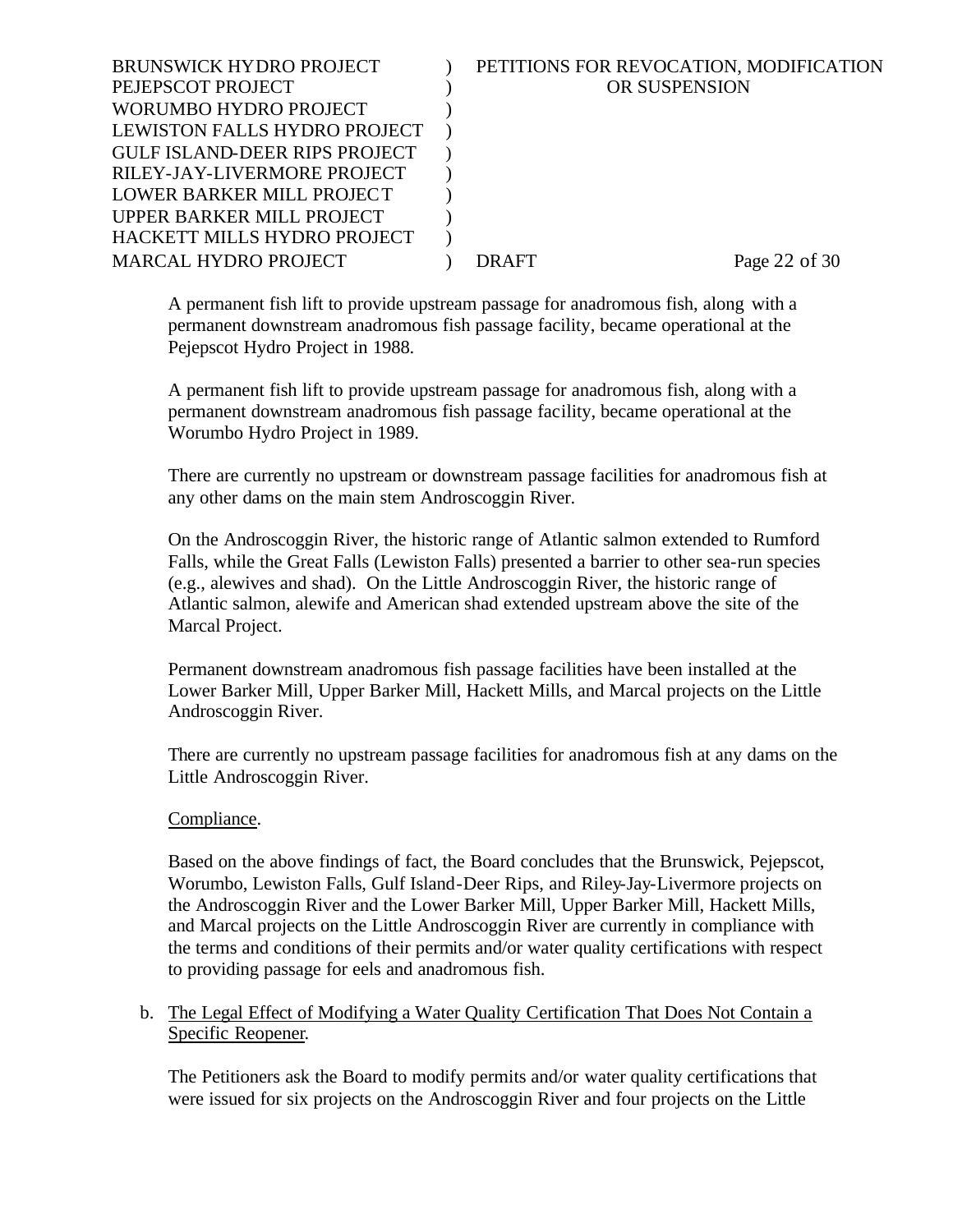| <b>BRUNSWICK HYDRO PROJECT</b>       | PETITIONS FOR REVOCATION, MODIFICATION |
|--------------------------------------|----------------------------------------|
| PEJEPSCOT PROJECT                    | OR SUSPENSION                          |
| WORUMBO HYDRO PROJECT                |                                        |
| LEWISTON FALLS HYDRO PROJECT         |                                        |
| <b>GULF ISLAND-DEER RIPS PROJECT</b> |                                        |
| RILEY-JAY-LIVERMORE PROJECT          |                                        |
| LOWER BARKER MILL PROJECT            |                                        |
| UPPER BARKER MILL PROJECT            |                                        |
| HACKETT MILLS HYDRO PROJECT          |                                        |
| <b>MARCAL HYDRO PROJECT</b>          | Page 23 of 30<br>DRAFT                 |
|                                      |                                        |

Androscoggin River. None of the permits/certifications have requirements for upstream or downstream eel passage facilities or operational measures. None of the permits/certifications contain conditions that reserve the Department's right to require such passage in the future (so-called "reopener" provisions). Thus, none of the FERC licenses issued for the projects contain conditions reserving the right of the Department to "reopen" the certification to include passage for eels.

On the Androscoggin River, the permit and certification for the Lewiston Falls Project contains a reopener for passage facilities for anadromous fish but only upon request from the Department of Marine Resources (DMR) or the Atlantic Salmon Commission (ASC), while the permits and/or certifications for the Gulf Island-Deer Rips Project and the Riley-Jay-Livermore Project contain reopeners for passage facilities for Atlantic salmon but only upon request of the ASC. On the Little Androscoggin River, the permit and/or certifications for the Barker Mill Upper, Hackett Mills, and Marcal Projects contain reopeners for passage facilities for anadromous fish but only upon request from DMR or ASC. None of the permits/certifications for the other projects that are at issue here contain reopeners for passage for anadromous fish. In the case of those projects with a reopener for the installation of fish passage facilities, neither DMR nor ASC has to date requested that fish passage be installed.

Under the Federal Power Act (FPA), Congress created a "broad federal role in the development and licensing of hydroelectric power." *American Rivers v. FERC*, 129 F.3d 99,111 ( $2<sup>nd</sup>$  Cir. 1997). The Clean Water Act, however, has "diminished" the reach of the FPA by "expressly requiring the Commission to incorporate into its licenses stateimposed water-quality conditions," under section 401, including reopener provisions. *Ibid*.

Once a FERC license is issued, it generally may not be altered except upon "mutual agreement between the licensee and the Commission." 16 U.S.C. § 799. However, specific reopeners in a water quality certification for hydroelectric dams are a proper exercise of the State's authority under section 401, *S.D. Warren Company v. Board of Environmental Protection*, 2005 ME 27,<sup>23</sup>  $\P$  23-26, and FERC has taken the position, rightly, that "a state may modify a water quality certification when the state has reserved such authority in the certification." *Central Maine Power Company*, 82 F.E.R.C. ¶

<sup>&</sup>lt;sup>23</sup> The Maine Supreme Court's decision regarding the authority of the State to issue water quality certification in connection with the relicensing of hydroelectric dams is currently pending on a writ of *certiorari* before the United States Supreme Court.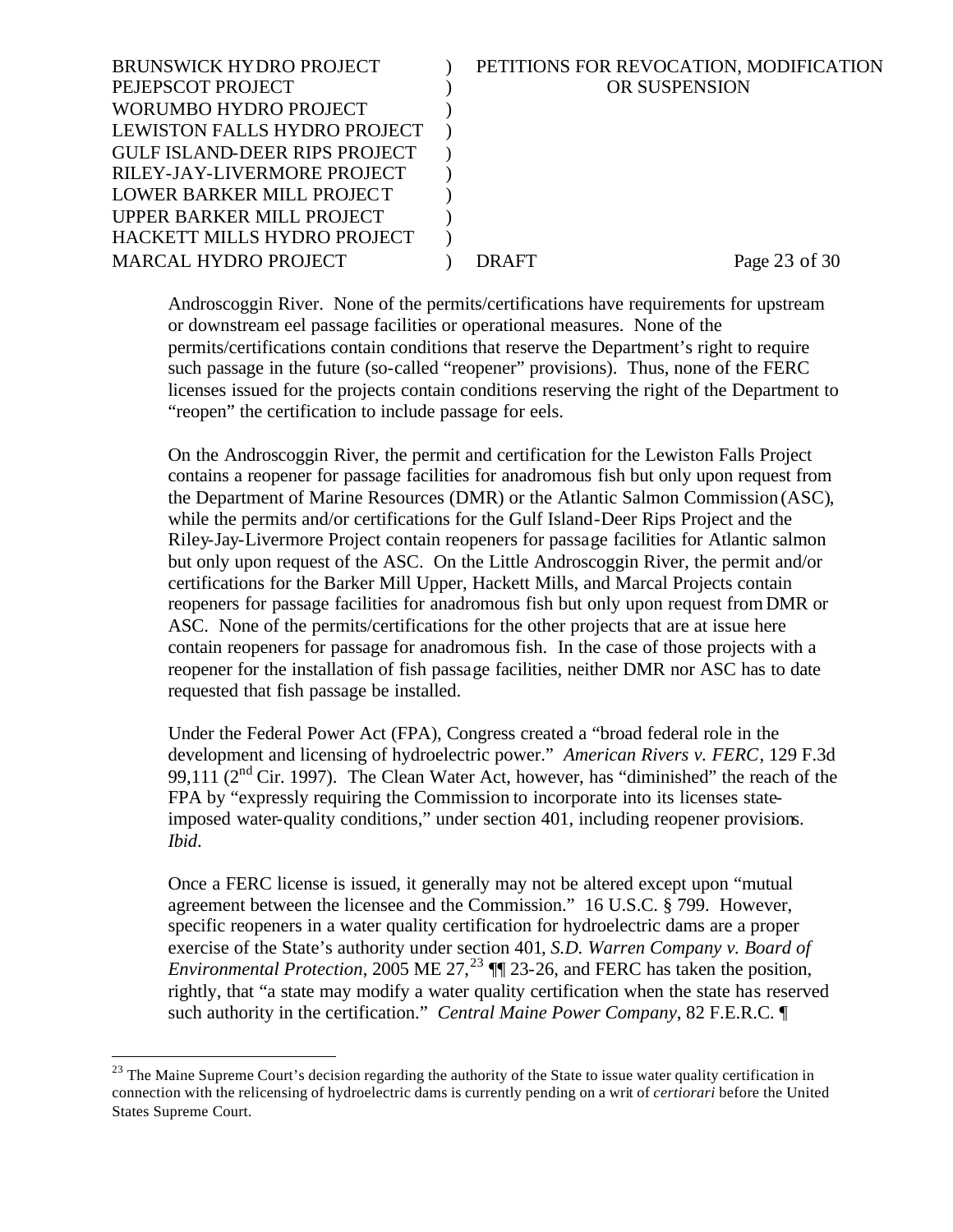| <b>BRUNSWICK HYDRO PROJECT</b>       | PETITIONS FOR REVOCATION, MODIFICATION |
|--------------------------------------|----------------------------------------|
| PEJEPSCOT PROJECT                    | OR SUSPENSION                          |
| WORUMBO HYDRO PROJECT                |                                        |
| LEWISTON FALLS HYDRO PROJECT         |                                        |
| <b>GULF ISLAND-DEER RIPS PROJECT</b> |                                        |
| RILEY-JAY-LIVERMORE PROJECT          |                                        |
| LOWER BARKER MILL PROJECT            |                                        |
| UPPER BARKER MILL PROJECT            |                                        |
| HACKETT MILLS HYDRO PROJECT          |                                        |
| <b>MARCAL HYDRO PROJECT</b>          | Page 24 of $30$<br>DR AFT              |
|                                      |                                        |

61,191 (1988). In effect, action to modify a FERC license based on a specific reopener contained in a water quality certification does not alter the license because the reopener is part of the license and the licensee is on notice that the reopener will be invoked of certain conditions occur.

The Board's statute permits it to modify a certification after a hearing if certain criteria are met. The legal effect of any such action, however, in the absence of specific relevant reopeners in the water quality certifications, incorporated into the FERC licenses for these projects, is highly questionable. For all the reasons stated above, in the absence of such a reopener, it is unlikely that FERC would see itself as bound to make the modifications in question, or that a court would impose this requirement on FERC.

The Board, however, does not need to decide this untested issue of law because, as set forth below, the Board finds that there is an insufficient basis upon which to proceed to hearing on the petitions before it.

#### c. Upper Androscoggin and Gulf Island-Deer Rips Projects.

As noted above, in 1990 the Department waived water quality certification for the separate licensing of the Upper Androscoggin Project. Because there is no permit or certification for this project, the project is not properly subject to the pending petitions for revocation, modification or suspension.

As further noted above, the Department's September 21, 2005 order approving certification for the Gulf Island-Deer Rips Project is currently on appeal before the Board. Because the certification may change as a result of this appeal, the project is not properly subject to the pending petitions for revocation, modification or suspension.

## d. Threat to Human Health or the Environment.

Petitioner Friends of Merrymeeting Bay argues that the lack of downstream fish passage facilities at the projects results in fish and eels being killed and injured and that this poses a threat to the environment. Petitioner Friends of Merrymeeting Bay further argues that the killing of downstream migrating adult eels releases long-sequestered toxins into the water and food chain.

When the Department issued the permits and/or water quality certifications for the projects at issue here, it determined that, subject to enumerated conditions, there was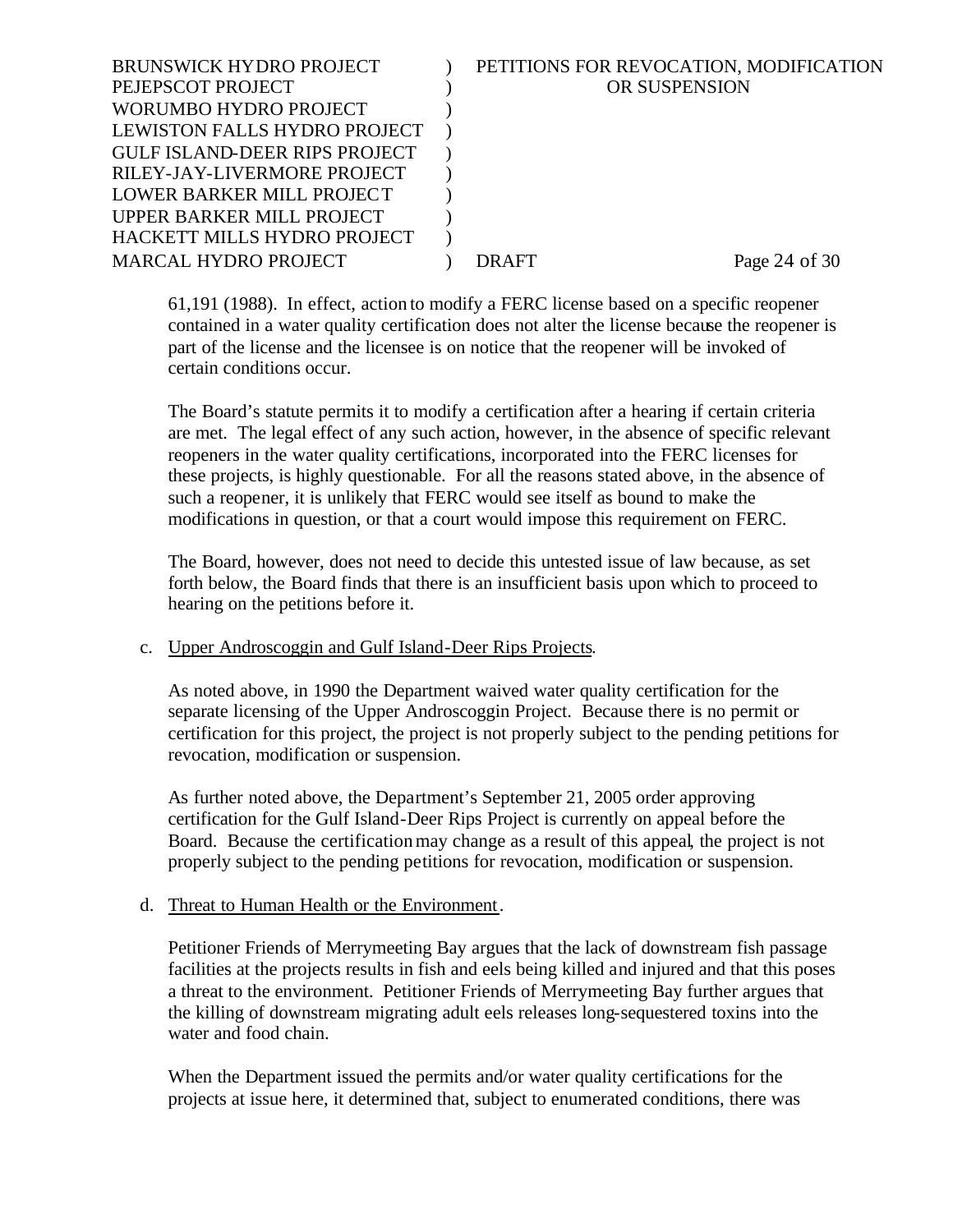| <b>BRUNSWICK HYDRO PROJECT</b>       | PETITIONS FOR REVOCATION, MODIFICATION |
|--------------------------------------|----------------------------------------|
| PEJEPSCOT PROJECT                    | OR SUSPENSION                          |
| WORUMBO HYDRO PROJECT                |                                        |
| LEWISTON FALLS HYDRO PROJECT         |                                        |
| <b>GULF ISLAND-DEER RIPS PROJECT</b> |                                        |
| RILEY-JAY-LIVERMORE PROJECT          |                                        |
| LOWER BARKER MILL PROJECT            |                                        |
| UPPER BARKER MILL PROJECT            |                                        |
| HACKETT MILLS HYDRO PROJECT          |                                        |
| <b>MARCAL HYDRO PROJECT</b>          | Page 25 of 30<br>DR AFT                |
|                                      |                                        |

reasonable assurance that water quality standards would be met. These conditions did not include requirements for eel passage but did in some cases include requirements for anadromous fish passage. The public had an opportunity to participate in the certification process and aggrieved parties had an opportunity to appeal those certifications. Based on the information available to the Department, the licensees are in full compliance with these certifications.

The Department agrees that there are eel throughout the Androscoggin watershed and it is likely that there is some mortality of eel and other anadromous fish as a result of the existence and operation of the dams at issue here. If these dams were being certified today, the evidence presented by the Petitioners would clearly be relevant to whether fish passage was required in order to provide "reasonable assurance" that water quality standards are being met.

This is not, however, a proceeding with regard to an application for a new water quality certification, but rather a petition to modify an existing water quality certification. Under 38 M.R.S.A. § 341-D(3)(C), the Petitioner must show that the projects, as certified, *pose a threat* to human health or the environment. The Board finds that this standard requires more than that certain fish exist in the watershed and that there is a likelihood that some number of these fish are being killed. A "threat to the environment" suggests that the evidence offered must, if proven, demonstrate that the activity is affecting or will affect the viability of fish populations or the overall integrity of the aquatic ecosystem. Petitioner Friends of Merrymeeting Bay has not offered evidence which, if proven at a hearing, would support a finding that the certified activity causes a "threat to…the environment." The Board notes that, as Petitioner points out, there is currently pending before the United States Fish and Wildlife Service a petition to list eels as an endangered species. The issue of whether eel populations are endangered is an open question that will be addressed by the USFWS in the course of its proceeding.

Similarly, Petitioner Friends of Merrymeeting Bay has not offered evidence which, if proven at a hearing, would show that toxins released as a result of any eels being killed at the dams at issue here pose a "threat to human health." Petitioner Friends of Merrymeeting Bay cites to the results of a contaminant analysis done on dead eels recovered at the Benton Falls Project in 2004, but makes no offer of evidence that similar levels of contaminants are found in eels collected at the Brunswick, Pejepscot, Worumbo, Lewiston Falls, Upper Androscoggin, or Gulf Island-Deer Rips projects. Nor does Petitioner Friends of Merrymeeting Bay make an offer of evidence regarding the overall mortality of eels at these projects. The Board finds that a "threat to human health"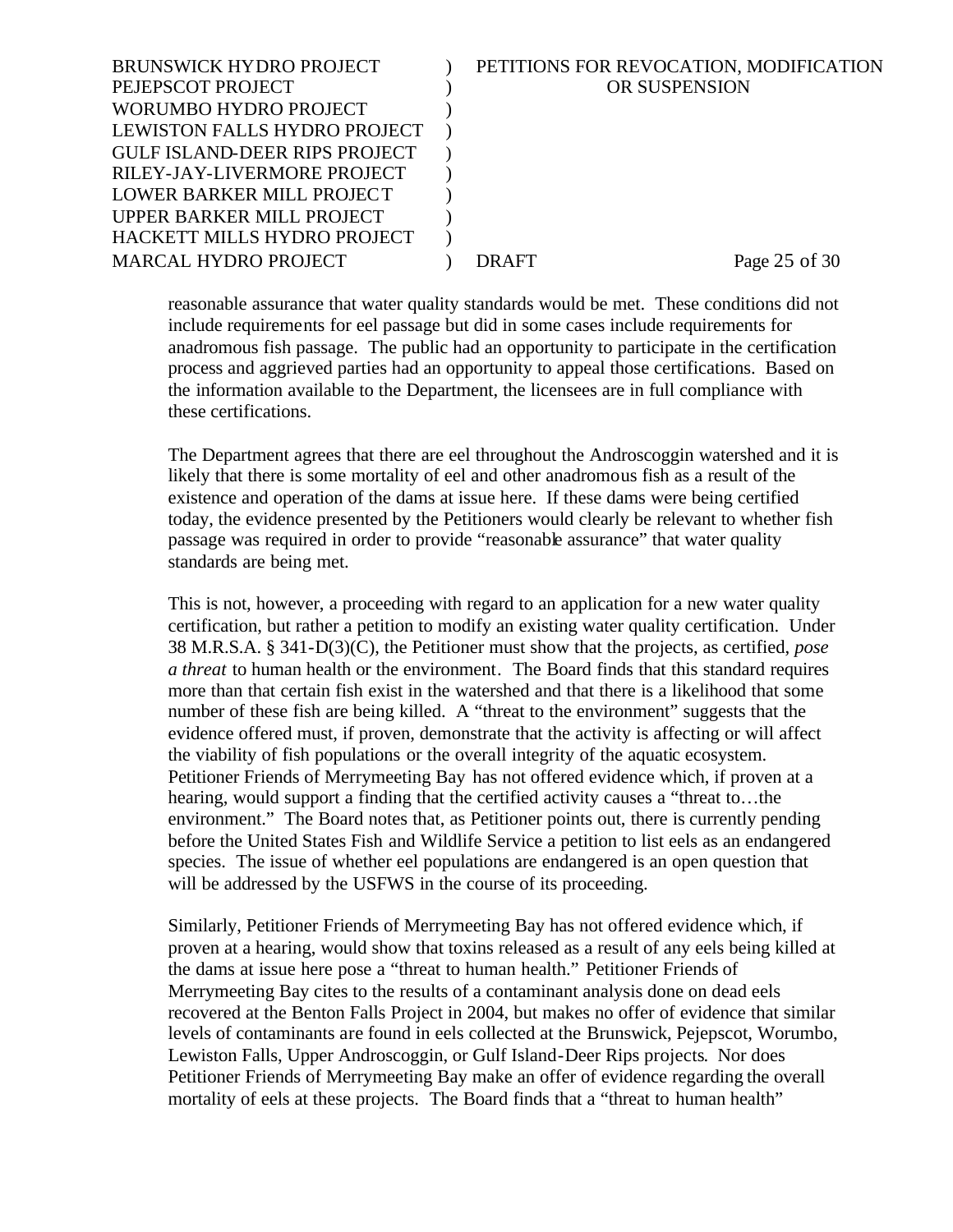| <b>BRUNSWICK HYDRO PROJECT</b>       | PETITIONS FOR REVOCATION, MODIFICATION |
|--------------------------------------|----------------------------------------|
| PEJEPSCOT PROJECT                    | <b>OR SUSPENSION</b>                   |
| WORUMBO HYDRO PROJECT                |                                        |
| LEWISTON FALLS HYDRO PROJECT         |                                        |
| <b>GULF ISLAND-DEER RIPS PROJECT</b> |                                        |
| RILEY-JAY-LIVERMORE PROJECT          |                                        |
| LOWER BARKER MILL PROJECT            |                                        |
| UPPER BARKER MILL PROJECT            |                                        |
| HACKETT MILLS HYDRO PROJECT          |                                        |
| <b>MARCAL HYDRO PROJECT</b>          | Page 26 of 30<br>DRAFT                 |
|                                      |                                        |

requires more than that there is a likelihood that some eels are killed as a result of the certified activity and that toxins have been released as a result of eels being killed on another river system.

The Board notes that legal mechanisms exist for state and federal fisheries agencies to petition FERC for the installation or improvement of fish passage facilities at any licensed project in order to protect and provide passage for migrating  $fish^{24}$  and that no petitions have been made for any of the projects at issue here.

Based on these findings, the Board finds that Petitioner Friends of Merrymeeting Bay fails to make an offer of evidence sufficient to warrant a public hearing on the issue of whether the projects pose a threat to human health or the environment.

#### e. Failure to Include Legally Required Standard or Limitation.

l

Petitioners argue that, because the water quality certifications issued for the projects do not include passage for migratory fish, they "fail[] to include any standard or limitation legally required on the date of issuance," providing a basis for modification, suspension or revocation pursuant to 38 M.R.S. A. § 341-D(3)(D).

The Board finds that the fact that the certifications at issue here did not include certain fish passage requirements does not mean that they did not meet legal standards required on the date of issuance, including water quality standards. Petitioners have not identified any state of federal law that requires fish passage to be part of a certification in every case. *S.D. Warren v. BEP*, cited by Petitioners, upheld the Department's authority to condition FERC licenses with, among other things, fish passage requirements; however, this decision did not require the Department to include such passage in every certification.

<sup>&</sup>lt;sup>24</sup> All FERC licenses contain the following standard condition: "The Licensee shall, for the conservation and development of fish and wildlife resources, construct, maintain and operate, or arrange for the construction, maintenance, and operation of such reasonable facilities, and comply with such reasonable modification of the project structures and operation, as may be ordered by [FERC] upon its own motion or upon the recommendation of the Secretary of the Interior or the fish and wildlife agency or agencies of any State in which the project or a part thereof is located, after notice and opportunity for hearing." FERC Forms L-3, L-4, L-9, L-10, L-11, L-12, L-14, and L-15 (October 1975).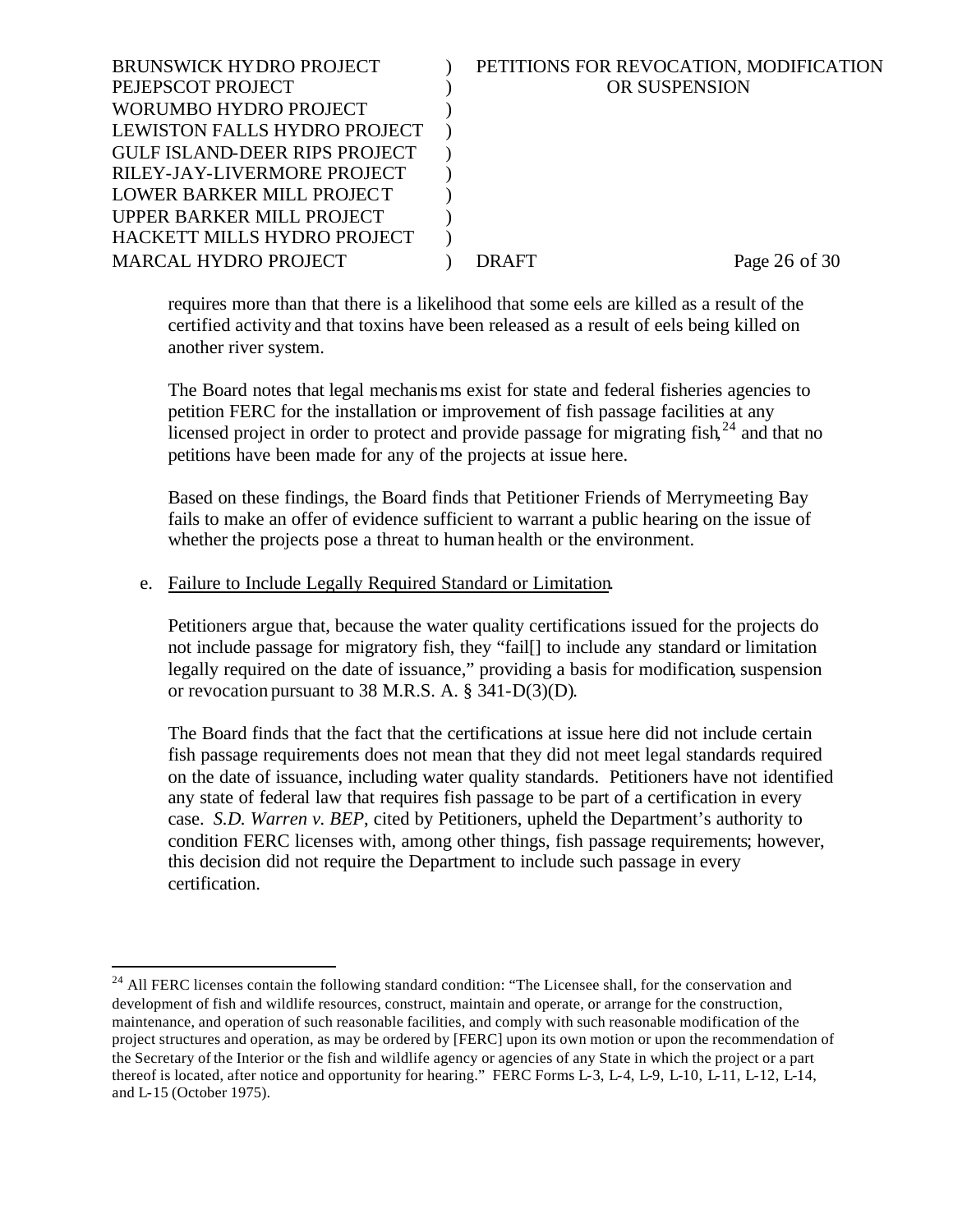| <b>BRUNSWICK HYDRO PROJECT</b>       | PETITIONS FOR REVOCATION, MODIFICATION |
|--------------------------------------|----------------------------------------|
| PEJEPSCOT PROJECT                    | OR SUSPENSION                          |
| WORUMBO HYDRO PROJECT                |                                        |
| LEWISTON FALLS HYDRO PROJECT         |                                        |
| <b>GULF ISLAND-DEER RIPS PROJECT</b> |                                        |
| RILEY-JAY-LIVERMORE PROJECT          |                                        |
| LOWER BARKER MILL PROJECT            |                                        |
| UPPER BARKER MILL PROJECT            |                                        |
| HACKETT MILLS HYDRO PROJECT          |                                        |
| <b>MARCAL HYDRO PROJECT</b>          | Page 27 of 30<br><b>DRAFT</b>          |
|                                      |                                        |

Decisions regarding whether and when fish passage facilities should be required as part of a water quality certification for a given dam are made in the context of the available information (including fishery management goals, migratory fish restoration plans, habitat suitability and availability, and current status of fish passage). These decisions run the full spectrum from not requiring fish passage, to leaving open the opportunity to require fish passage at a later date, to establishing a schedule for the future installation of fish passage, to requiring the immediate installation of fish passage.

In the case of the projects at issue here, the Department has issued permits and/or water quality certifications based on the evidence available in the record at the time. The Board finds that the Petitioners have offered no evidence which, if proven at hearing, would demonstrate that at the time the permits/certifications for these projects were issued, additional fish passage was required.

In addition, taken to its logical extreme, the petitioners' argument would be that fish passage is required at any dam within the historic range of anadromous fish, whether or not any fish are actually present to use the passage facilities. There is no legal or practical justification for requiring that fish passage be constructed at a dam when that passage facility is not now, and may never be, actually used by migrating fish. This is especially true where the appropriate state fishery management agency has yet to develop a specific timetable for anadromous fish restoration.<sup>25</sup> Petitioners have not offered any evidence that, if proven at hearing, would demonstrate that anadromous fish are currently present at dams for which the Petitioners would urge fish passage be installed.

The Board again notes that legal mechanisms exist for state and federal fisheries agencies to petition FERC for the installation or improvement of fish passage facilities at any licensed project in order to protect and provide passage for migrating fish, and that no petitions have been made for any of the projects at issue here.

<sup>&</sup>lt;sup>25</sup> For example, in its September 21, 2005 Order approving water quality certification for the Gulf Island-Deer Rips Project, the Department included the following findings of fact: "Historically, the range of Atlantic salmon was to Rumford, but the Great Falls in Lewiston presented a barrier to other sea-run species…The Department of Marine Resources (DMR) is currently working to restore anadromous alewives and shad to the river below Lewiston Falls and to various tributary systems…The Atlantic Salmon Commission (ASC) plans to eventually restore Atlantic salmon to the Androscoggin River, but has yet to develop a specific timetable for restoration…Currently, upstream and downstream fish passage facilities for all anadromous species are in operation at the three main stem dams below Lewiston Falls (Brunswick, Pejepscot and Worumbo). There are no fishways in place at the Lewiston Falls, Deer Rips or Gulf Island Dams, and there are no plans by state agencies to require fishways at these dams in the foreseeable future."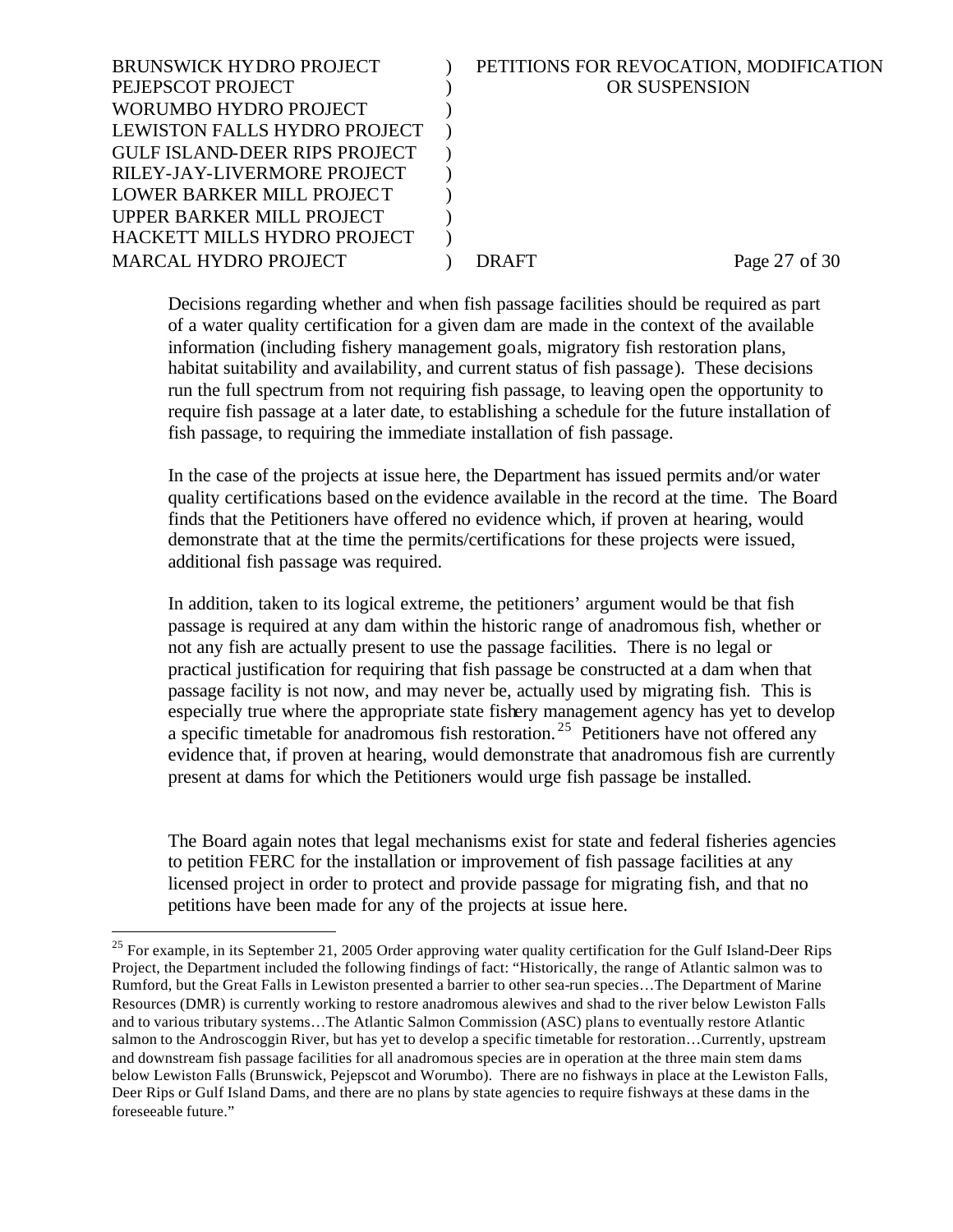| <b>BRUNSWICK HYDRO PROJECT</b>       | PETITIONS FOR REVOCATION, MODIFICATION |
|--------------------------------------|----------------------------------------|
| PEJEPSCOT PROJECT                    | OR SUSPENSION                          |
| WORUMBO HYDRO PROJECT                |                                        |
| LEWISTON FALLS HYDRO PROJECT         |                                        |
| <b>GULF ISLAND-DEER RIPS PROJECT</b> |                                        |
| RILEY-JAY-LIVERMORE PROJECT          |                                        |
| LOWER BARKER MILL PROJECT            |                                        |
| UPPER BARKER MILL PROJECT            |                                        |
| HACKETT MILLS HYDRO PROJECT          |                                        |
| <b>MARCAL HYDRO PROJECT</b>          | Page 28 of 30<br>DRAFT                 |
|                                      |                                        |

Based on these findings, the Board finds that the Petitioners fail to make an offer of evidence sufficient to warrant a public hearing on the issue of whether the permits and/or water quality certifications issued for the projects fail to include any standard or limitation legally required on the date of issuance.

#### f. Change in Condition or Circumstance.

Petitioner Watts argues that petitions are now pending to declare the American eel to be endangered species, and that these circumstances did not exist at the time the Department issued water quality certifications for the projects. Petitioner Friends of Merrymeeting Bay argues that there is now a greater awareness and documentation of the consequences of no safe downstream passage.

The Board finds that the Petitioners have not offered evidence which, if proven at hearing, is sufficient to find that "there has been a change in any condition or circumstance that requires revocation, suspension or a temporary or permanent modification of the terms of the license," pursuant to 38 M.R.S.A. § 341-D(3)(E). The fact that the American eel is being considered for listing as an endangered species does not constitute such changed circumstances. Any claim that the species is endangered is at this point speculative, and will be determined by the USFWS in due course.

Furthermore, while there may be an increased awareness of the need for safe downstream fish passage, particularly for eels, this awareness alone does not provide a sufficient change in circumstances for modifying the terms of the permits and/or certifications previously issued for the projects. In the event this "change of awareness" translates to specific facts that form a basis for the State's fisheries agencies to recommend further passage measures, they may do so pursuant to the specific reopeners contained in the water quality certification and FERFC license.

Based on these findings, the Board finds that the Petitioners fail to make an offer of evidence sufficient to warrant a public hearing on the issue of whether there has been a change in any condition or circumstance that requires revocation, suspension or a temporary or permanent modification of the terms of the permits and/or water quality certifications for the projects.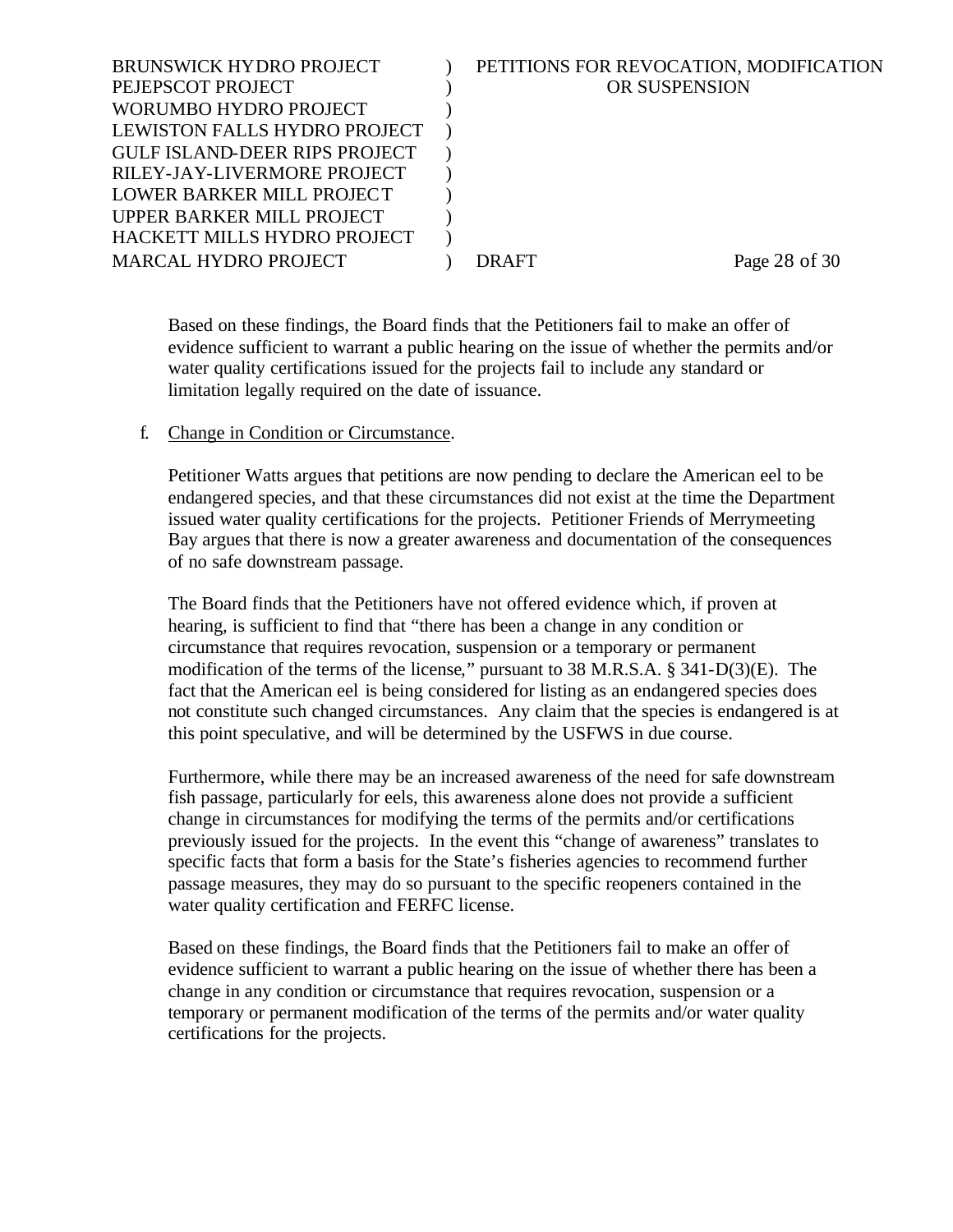| OR SUSPENSION<br>PEJEPSCOT PROJECT<br>WORUMBO HYDRO PROJECT<br>LEWISTON FALLS HYDRO PROJECT<br><b>GULF ISLAND-DEER RIPS PROJECT</b><br>RILEY-JAY-LIVERMORE PROJECT<br>LOWER BARKER MILL PROJECT<br>UPPER BARKER MILL PROJECT<br>HACKETT MILLS HYDRO PROJECT<br><b>MARCAL HYDRO PROJECT</b><br>Page 29 of 30<br>DRAFT | BRUNSWICK HYDRO PROJECT | PETITIONS FOR REVOCATION, MODIFICATION |
|----------------------------------------------------------------------------------------------------------------------------------------------------------------------------------------------------------------------------------------------------------------------------------------------------------------------|-------------------------|----------------------------------------|
|                                                                                                                                                                                                                                                                                                                      |                         |                                        |
|                                                                                                                                                                                                                                                                                                                      |                         |                                        |
|                                                                                                                                                                                                                                                                                                                      |                         |                                        |
|                                                                                                                                                                                                                                                                                                                      |                         |                                        |
|                                                                                                                                                                                                                                                                                                                      |                         |                                        |
|                                                                                                                                                                                                                                                                                                                      |                         |                                        |
|                                                                                                                                                                                                                                                                                                                      |                         |                                        |
|                                                                                                                                                                                                                                                                                                                      |                         |                                        |
|                                                                                                                                                                                                                                                                                                                      |                         |                                        |

## g. Violation of Law.

l

Finally, the Petitioners argue that the projects in question are currently in violation of the law because they lack fish passage for various migratory species and thus violate water quality standards. Petitioner Watts also argues that the lack of such passage violates the law by resulting in the killing of Atlantic salmon, which Petitioner Watts claims is illegal. Based on this, the Petitioners argue that they have made a sufficient showing under 38 M.R.S.A. § 341-D(3)(F) for the Board to proceed to hearing.

The Board finds that the Petitioners have not offered any evidence that, if proven at hearing, would demonstrate that the projects are currently in violation of existing law. Section 341-D(3)(F) on its face permits the Board to take action to address actual violations of law. Other criteria contained in section 341-D(3) permit the Board to act where, regardless of whether there is a violation of law, other circumstances, such as a change in conditions or a threat to the environment, support that action. The water quality certifications at issue here provide that, subject to certain conditions, there was reasonable assurance that the projects would meet Maine's water quality standards. Petitioners have not alleged that the licensees are out of compliance with the conditions of their water quality certifications or FERC licenses. By operating in compliance with their water quality certifications and FERC licenses, the dams are currently operating in compliance with the law.

This does not mean, however, that the Department is powerless in the event of a demonstrated fish kill. The Department has in the past taken appropriate enforcement action in response to fish kills, and will continue to do so in the future.<sup>26</sup>

Based on these findings, the Board finds that the Petitioners fail to make an offer of sufficient evidence to warrant a public hearing on the issue of whether the projects have violated any law administered by the Department.

<sup>&</sup>lt;sup>26</sup> For example, in 2000, the Department negotiated and the Board approved an Administrative Consent Agreement, including a monetary penalty and corrective actions, following the death of and injury to numerous downstream migrating alewives at the Benton Falls Project due to the failure of the project operator to keep the approved downstream fish passage facilities clear of debris and fully operational, as required bby the terms of the permit and water quality certification for the project.